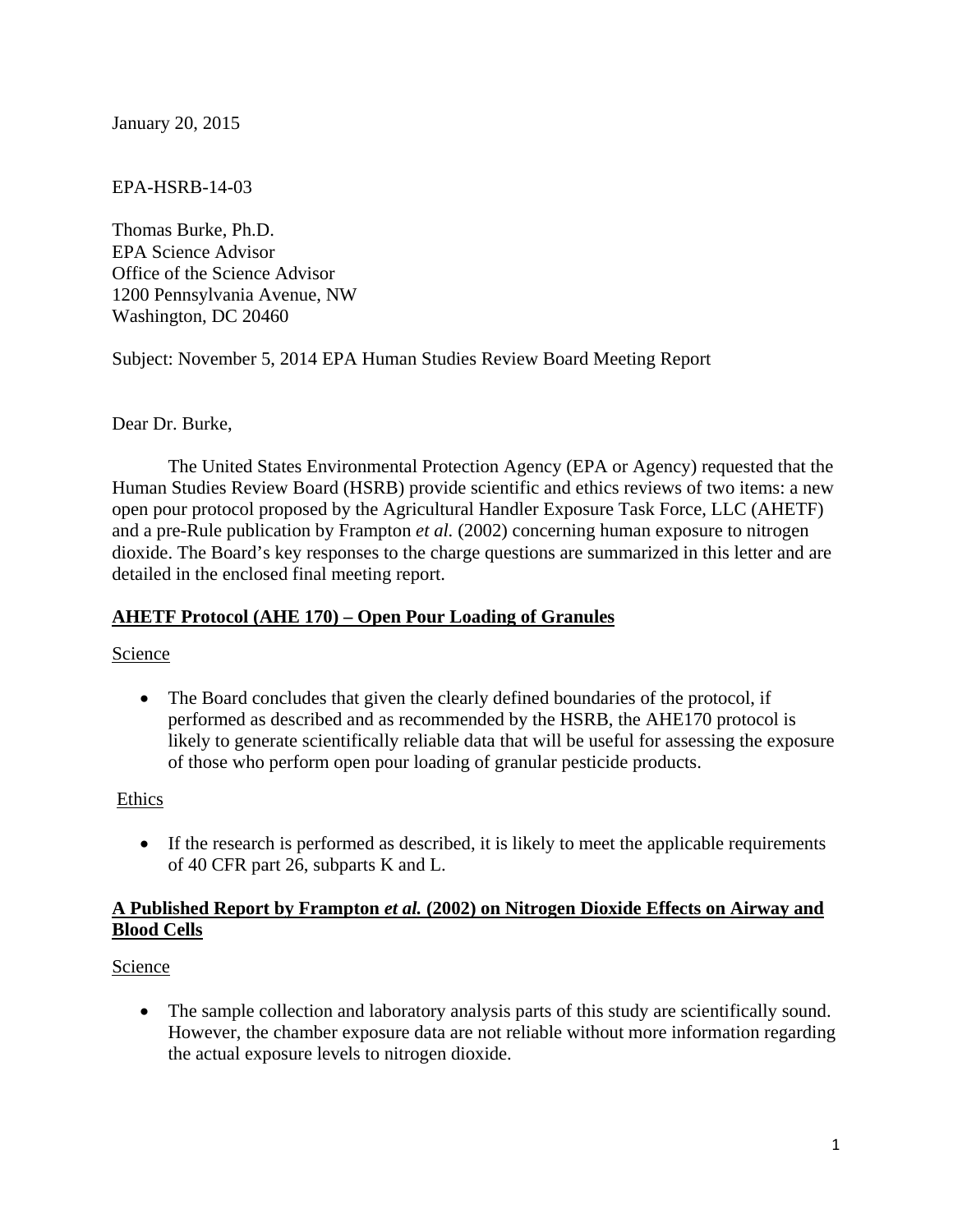The statistical analysis is adequate to justify the significant differences that the authors identified, but is not adequate to detect all of the differences that may have occurred. This study may be used in a quantitative way as part of a weight-of-evidence analysis to support effects that might occur at the exposure levels reported (0.6 and 1.5 ppm), but this study (as published) is not relevant to support the existence of no effects at the claimed levels of exposure.

### Ethics

• The Board concluded that the published report by Frampton *et al.* (2002) submitted for review meets the applicable requirements of 40 CFR part 26 subpart Q, and that the data within this article may be considered acceptable for EPA's reliance, contingent upon the determination of their scientific validity.

Sincerely,

Place Ilakin

Rebecca T. Parkin, PhD, MPH Chair EPA Human Studies Review Board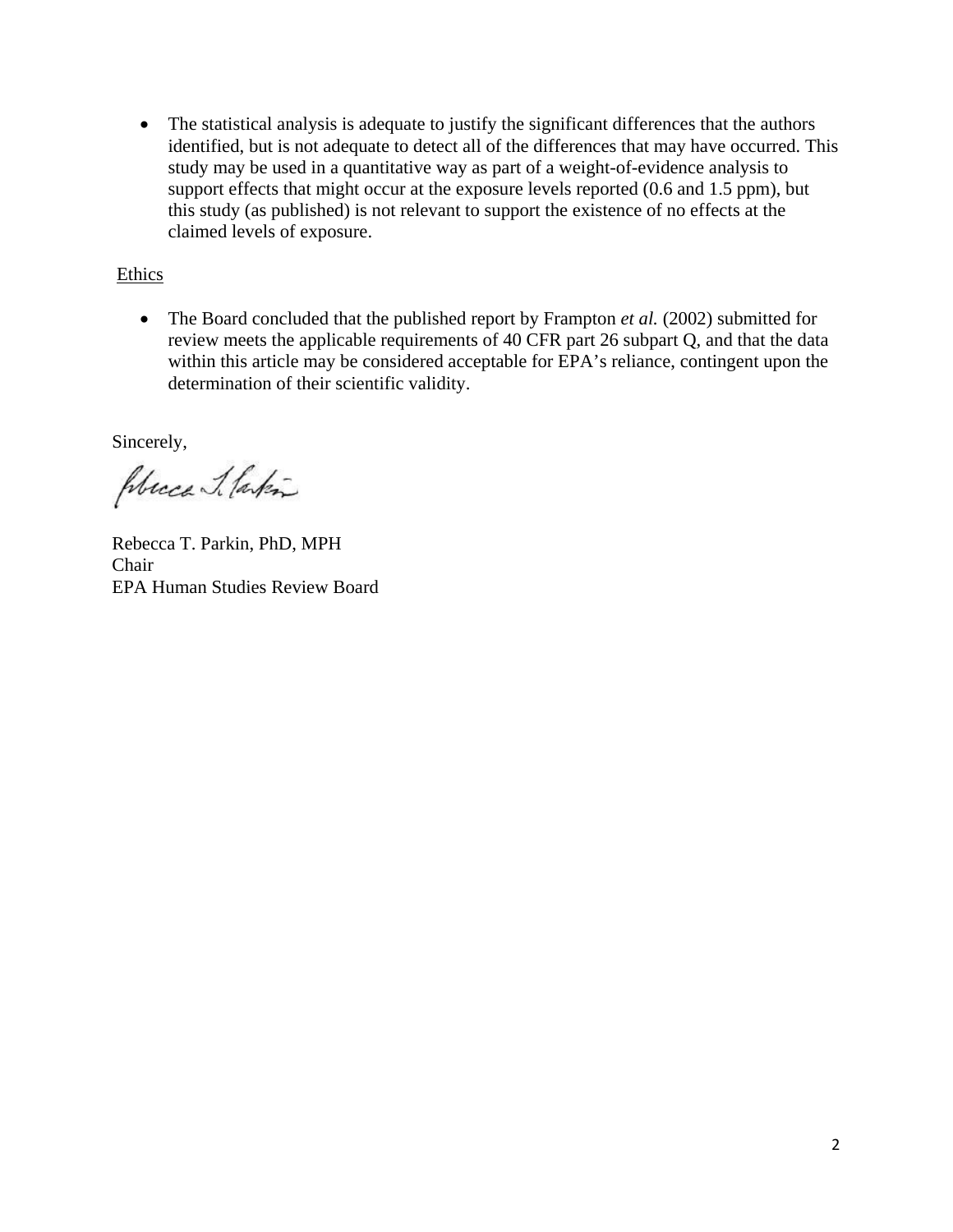#### **NOTICE**

This report has been written as part of the activities of the EPA Human Studies Review Board, a Federal advisory committee providing advice, information and recommendations on issues related to scientific and ethical aspects of human subjects research. This report has not been reviewed for approval by the Agency and, hence, the contents of this report do not necessarily represent the view and policies of the Environmental Protection Agency, nor of other agencies in the Executive Branch of the Federal government, nor does the mention of trade names or commercial products constitute a recommendation for use. You may obtain further information about the EPA Human Studies Review Board from its website at http://www.epa.gov/osa/hsrb. You may also contact the HSRB Designated Federal Officer, via e-mail at ord-osahsrb@epa.gov

In preparing this document, the Board carefully considered all information provided and presented by the Agency presenters, as well as information presented by public commenters. This document addresses the information provided and presented within the structure of the charge by the Agency.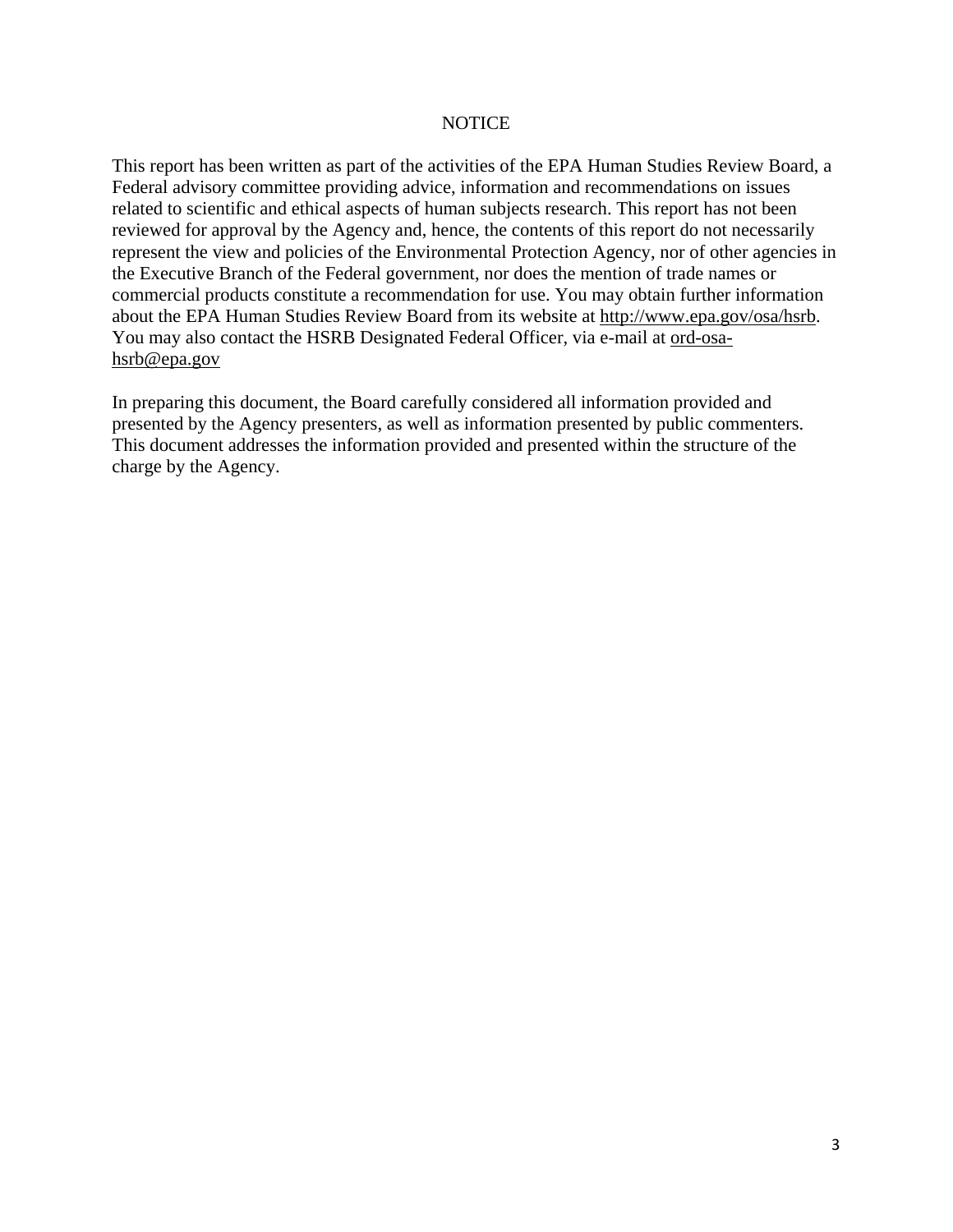#### US ENVIRONMENTAL PROTECTION AGENCY HUMAN STUDIES REVIEW BOARD

## Chair

Rebecca Parkin, Ph.D., M.P.H., Professorial Lecturer, Environmental and Occupational Health and Epidemiology & Biostatistics, Milken Institute School of Public Health, The George Washington University, Washington, DC

# Vice Chair

Jewell H. Halanych, M.D., Assistant Professor, Internal Medicine Residency Program, Montgomery Regional Campus, University of Alabama at Birmingham, Montgomery, AL

## Members

Gary L. Chadwick, Pharm.D., M.P.H., C.I.P., Senior Consultant, HRP Consulting Group, Inc. Fairport, NY

Liza Dawson, Ph.D., Research Ethics Team Leader, Division of AIDS National Institutes of Health (NIH), National Institute of Allergy and Infectious Disease (NIAID), Bethesda, MD

George Fernandez, Ph.D., Statistical Training Specialist, SAS Institute, Statistical Training and Technical Services, Sparks, NV

Kyle L. Galbraith, Ph.D., Manager, Human Subjects Protection, Carle Foundation Hospital, Urbana, IL

Edward Gbur, Jr., Ph.D., Professor, Agricultural Statistics Laboratory, University of Arkansas, Fayetteville, AR

Elizabeth Heitman, Ph.D., Associate Professor of Medical Ethics, Center for Biomedical Ethics and Society, Vanderbilt University Medical Center, Nashville, TN

John C. Kissel, Ph.D., Professor, Department of Environmental and Occupational Health, School of Public Health, University of Washington, Seattle, WA

Randy Maddalena, Ph.D., Physical Research Scientist, Indoor Environment, Lawrence Berkeley National Laboratory, Berkeley, CA

William Popendorf, Ph.D., M.P.H., Professor Emeritus, Department of Biology, Utah State University, Logan, UT

Kenneth Ramos, M.D., Ph.D., Pharm.B., Associate Vice President, Precision Health Sciences, Professor of Medicine, Arizona Health Sciences Center, Tucson, AZ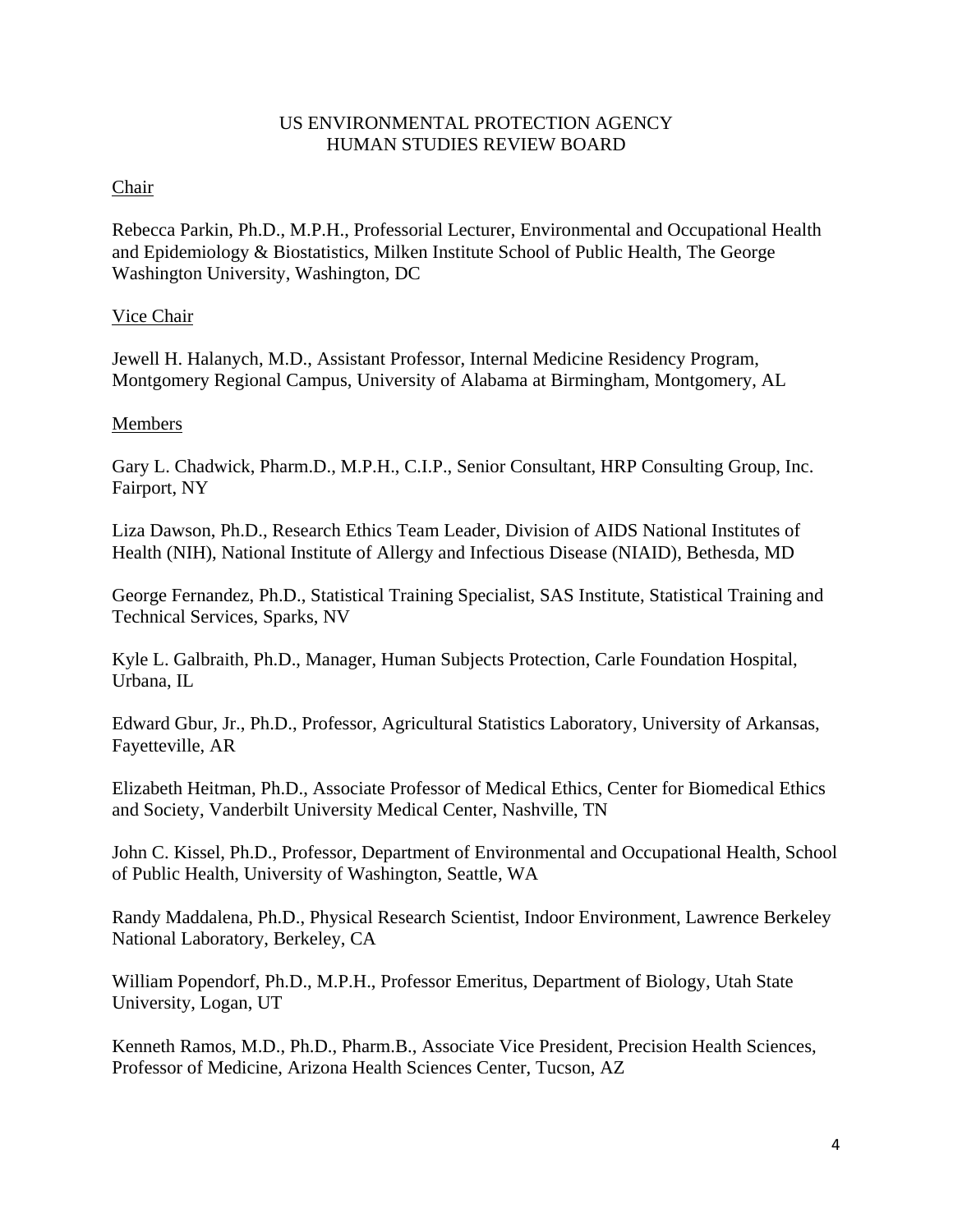Suzanne M. Rivera, Ph.D., M.S.W., Vice President for Research and Technology Management, Case Western University, Cleveland, OH

Jun Zhu, Ph.D., Professor of Statistics and of Entomology, Department of Statistics, University of Wisconsin – Madison, Madison, WI

Human Studies Review Board Staff

 Advisor, United States Environmental Protection Agency, Washington, DC Jim Downing, Executive Director, Human Studies Review Board Staff, Office of the Science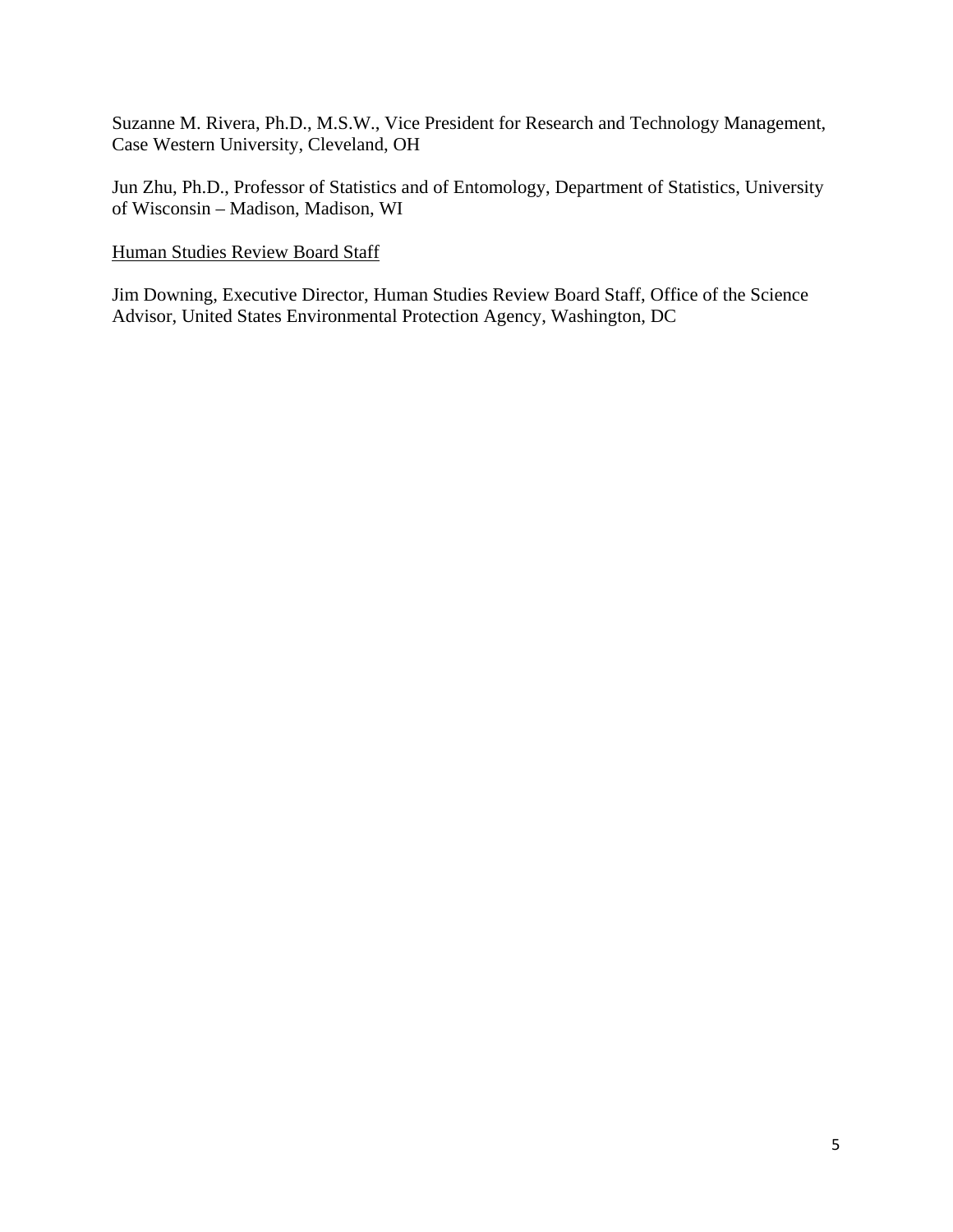# **INTRODUCTION**

On November 5, 2014, the United States Environmental Protection Agency's (EPA or Agency) Human Studies Review Board (HSRB or Board) met to address the scientific and ethical charge questions related to two agenda items: a new protocol proposed by the Agricultural Handler Exposure Task Force, LLC on open pouring of granules (AHE170), and a published article by Frampton *et al.* (2002) regarding airway and blood cell responses to nitrogen dioxide exposures.

## **REVIEW PROCESS**

The Board conducted a public meeting using Adobe Connect<sup>1</sup>, on November 5, 2014. Advance notice of the meeting was published in the *Federal Register* as "Human Studies Review Board; Notification of a Public Meeting" (EPA, 2014, pp. 62437-62439).

Following welcoming remarks from Agency officials, the Board heard presentations from EPA for the two agenda items in sequence. This Final Report of the meeting describes the HSRB's discussion, recommendations, rationale and consensus in response to each charge question.

For each agenda item, Agency staff first presented their review of the science and the Board asked the Agency presenters clarifying questions. The staff then described their review of the ethical aspects and the Board asked clarifying questions about those. The Board solicited public comments and next asked Agency staff to read the Charge Questions for the document under consideration. The Board discussed the science questions first and then the ethics question. The Chair then called for a vote to confirm concurrence on a summary statement in response to each charge question.

For their evaluation and discussion, the Board considered materials presented at the meeting, oral comments, the original protocol and published report, related materials and published articles, and the Agency's science and ethics reviews. There were no public comments presented at this meeting. A comprehensive list of background documents is available online at http://www.epa.gov/hsrb/.

## **CHARGE TO THE BOARD AND BOARD RESPONSE**

## **AHETF Protocol (AHE 170) – Open Pour Loading of Granular Pesticide Products**

## *Overview of the Study*

The Agricultural Handler Exposure Task Force, LLC (AHETF) designs and implements study protocols to assess workers' exposures in a variety of workplace scenarios. In this proposal, AHETF plans to evaluate experienced handlers' dermal and inhalation exposures to conventional pesticide formulations in granular form (e.g., passable through 4-79 mesh sieves). The study will

<sup>1</sup> Accessed at *http://epa.connectsolutions.com/hsrb.*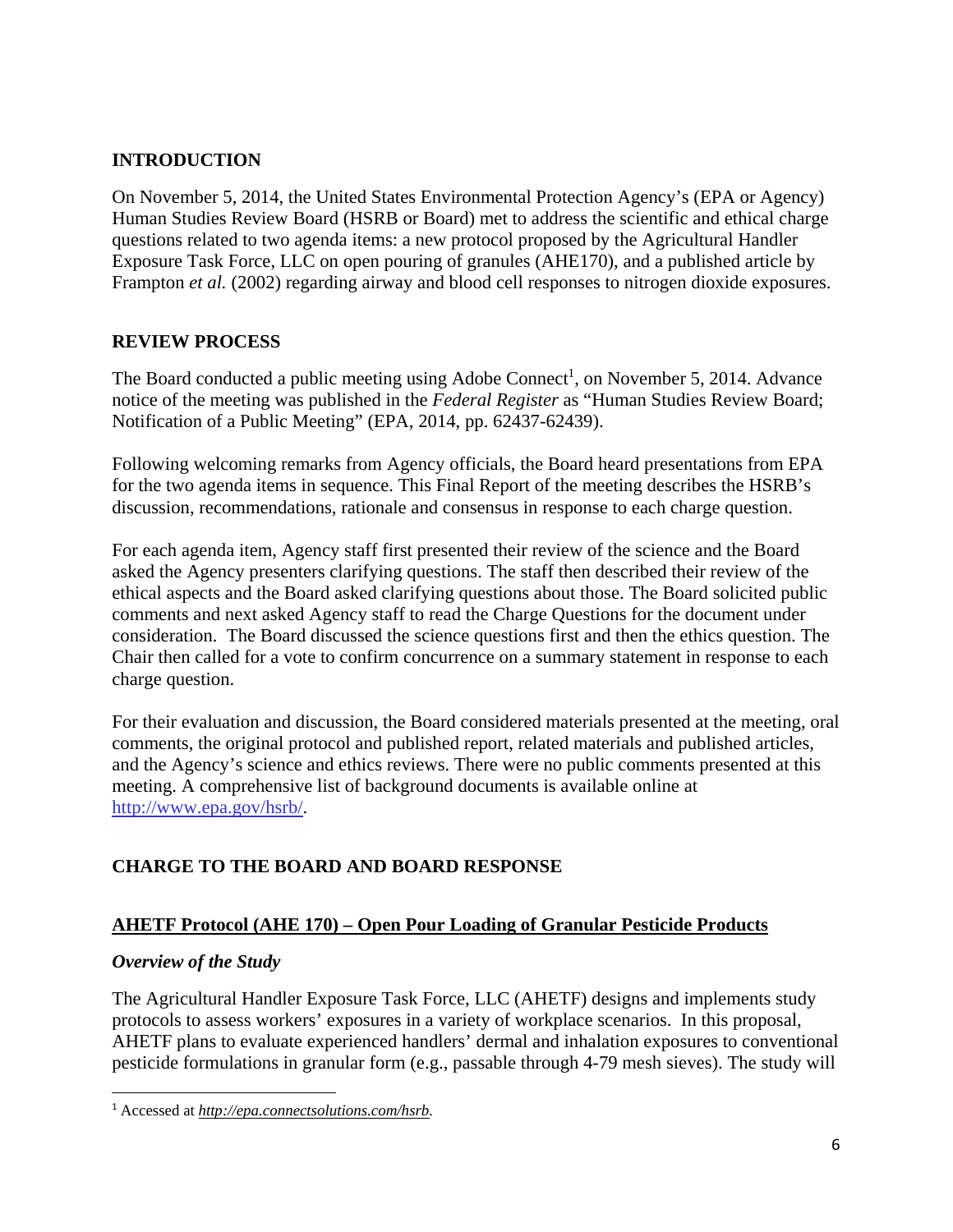focus on open pour loading of pesticides from non-bulk containers into typical agricultural application equipment; application of these pesticides will not be evaluated in this study. EPA plans to use the results to estimate exposures to a variety of pesticides loaded in comparable conditions.

A 7x3 study design has been selected. Seven monitoring areas (MA) across the U.S. have been identified to represent the various climatic, crop and geographic conditions under which the test substances are applied. Within each area, three monitoring units (MU) will be determined; one handler will comprise each MU. The sample of handlers will be identified using a two-step process: screening for appropriate and willing commercial growers, who have appropriately experienced and interested workers; potential participants will be recruited through notices and/or meetings. Similarity restrictions will be used to ensure purposive diversity of the study. Eligible participants will be provided with written informed consent materials and time to review them before deciding whether they will take part in the study. Participants will be given an opportunity in the consent process to request their individual research results.

Growers will select one pesticide from a list of 10, known to be stable and having well-known analytical methods, for use on their property. During regular work days, participants will conduct typical but partially scripted tasks; e.g., transferring 50-lb. bags into spreaders, stacking bags, loading and unloading bags, and/or cleaning up equipment. One of the three ranges of the amount of the active ingredient handled (AaiH), from 5 to 400 lbs. AaiH, will be randomly assigned to the 4+ hour monitoring period for each MU. At least three loads will be poured per monitoring period. The workers will wear two layers of clothing: full-body work clothing plus a long-sleeved, long-legged whole body dosimeter (WBD) underneath. The under layer will be used to assess whole-body dermal exposures. Face/neck wipe and hand wash samples will be collected before exposure, before breaks and at the end of the monitoring period. Breathing zone air samples will be collected using standard personal air monitoring equipment (either fiber filters in cartridges or Occupational Safety and Health Agency (OSHA) Versatile Sampler (OVS) tubes with personal air sampling pumps). Fortified field samples will be used in triplicate to assess the stability of the active ingredient (AI) in the field, during transport and storage, and on sampling materials, such as face/neck wipes and the dosimeter. The study team will observe participants during their monitoring periods and note environmental conditions, personal protective equipment used, and participant activities.

The primary statistical objective is to estimate exposures within three-fold of the actual population values. The secondary objective is to ensure that the study has at least 80% power to distinguish proportionality from independence between exposure and AaiH.

## *Science*

## **Charge to the Board**

 Is this research likely to generate scientifically reliable data, useful for assessing the exposure of those who perform open pour loading of granular pesticide products?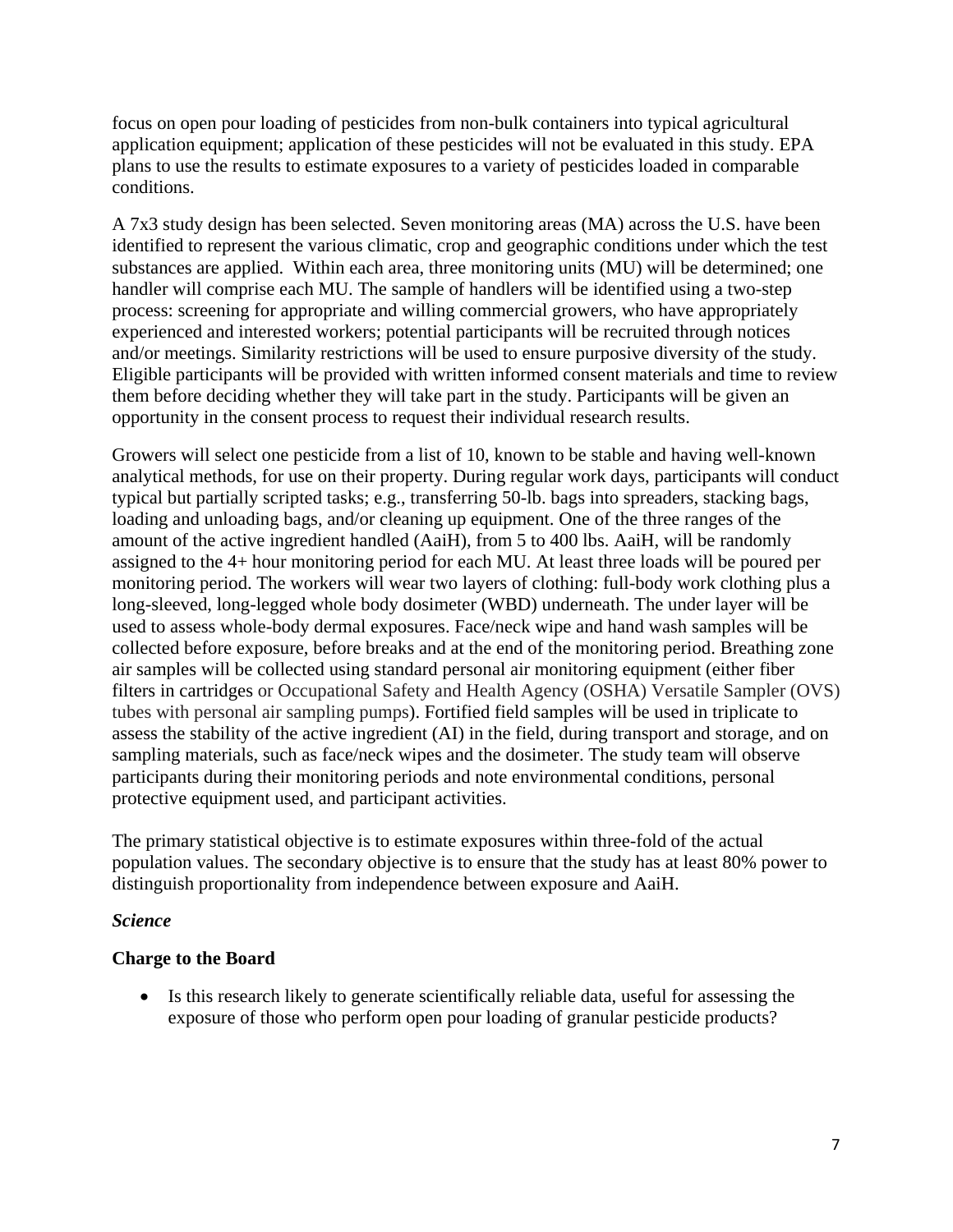## **Board Response to the Charge**

#### HSRB Recommendations

• The Board concludes that given the clearly defined boundaries of the protocol, if performed as described and as recommended by the HSRB, the AHE170 protocol is likely to generate scientifically reliable data that will be useful for assessing the exposure of those who perform open pour loading of granular pesticide products.

#### HSRB Detailed Recommendations and Rationale

Overall, the Board agreed with the Agency's scientific assessment that the AHE170 protocol "addresses the technical aspects of applicable exposure monitoring guidelines and is likely to produce scientifically valid and useful data" (Evans and Sherman, 2014, p. 2) for assessing the exposure of those who perform open pour loading of granular pesticide products. Some aspects of the study are commented on below; these provide opportunities to improve the design or identify points that should be considered by the Agency when interpreting and using the data.

#### **1. Surrogate Related Issues**

The AHETF has identified a range of pesticides to use as surrogates for all active ingredients in granular formulations. The use of multiple pesticides as surrogates increases the chances of successfully identifying representative MUs for each AaiH level in each MA. The protocol states that "any of the AHETF surrogates can be used for generating exposure data for this scenario" (Collier, 2014, p. 35). However, the validity of this assertion for a given surrogate pesticide depends on the persistence of that pesticide in the granular formulation over the period of time between the start of exposure and the collection of the dosimeter or skin washes. If a given surrogate pesticide is lost from the formulation by volatilization, degradation, or by irrecoverable sorption into the skin during the exposure period, then the resulting exposure measurement for that specific pesticide will be biased low and result in an underestimate of exposure.

Differences in volatilization for each surrogate pesticide can be evaluated in part by comparing results of the measured vapor-phase inhalation exposure (measured with the OVS tubes) relative to the particle bound formulation (measured on the OVS filter). Differences in the degradation rate on the dosimeter and air samplers for the surrogates can be determined in part by the recovery of spiked pesticide from the fortified samplers if volatilization is found to be negligible. The data analysis for the protocol should include, at a minimum, a qualitative assessment of the relative persistence of the selected surrogate pesticides over the duration of the exposure. For those surrogates that are not completely conserved in/on the granular formulation and/or on the WBD, the data analysis should include a quantitative assessment of chemical loss and how that loss impacts the measured exposure for the open pour loading of granules.

Quantifying the loss of surrogate pesticide due to irrecoverable dermal sorption is more difficult in the absence of absorbed dose (AD) measurements, which are beyond the scope of the protocol. Clearly the loss of surrogate pesticide during the monitoring period by sorption into the dermal layer will bias the exposure measurements low, but it also has implications for the safety of the study and the calculation of margins of exposure (MOEs) as discussed below. The archived literature is rich with information about the performance of WBD (cotton long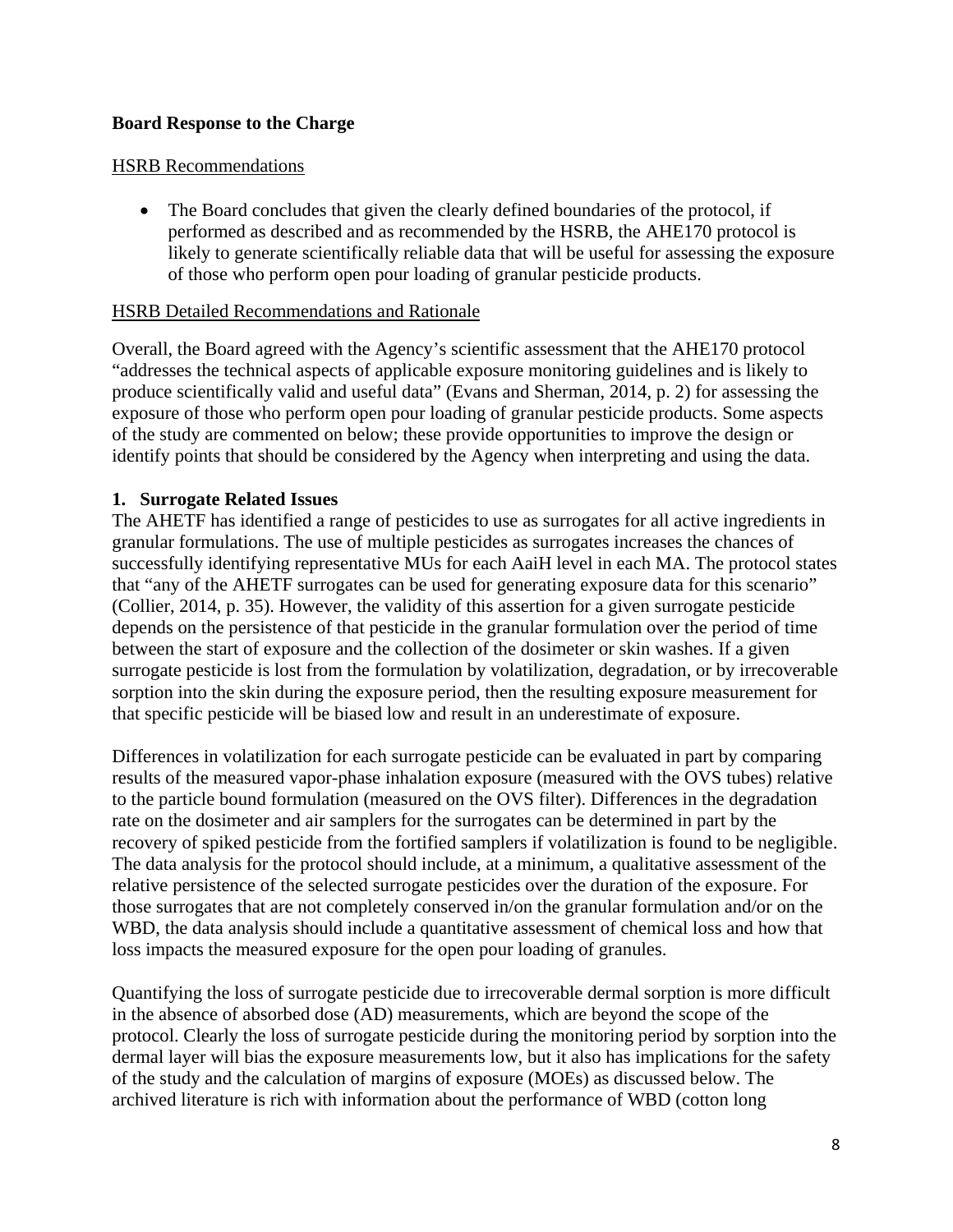underwear) as dosimeters for dermal exposure, particularly as a primary outer garment (i.e., as used in the Jazzercise<sup>TM</sup> exposure assessment scenario<sup>2</sup>). The efficiency of WBDs is affected by the efficiency of the fabric in collecting and retaining particles for the duration of the scenariobased activity, and retaining AI in the light of volatilization and loss via transfer to the skin. It is not clear whether there is good information on the relationship between the WBD-based exposure data and absorbed dose during field studies. For example, the protocol did not include information about how factors such as temperature and sweat saturation of the WBD garment would influence the estimation of absorbed dose from a whole body dosimeter.

### **2. Non-conservatism of the protocol**

Non-conservatism of study results can be produced from uncertainty in the relationship between 1) exposure estimates based on face/neck wipe and hand wash and 2) the sorption of active ingredients from granules contacting the skin. For example, hands and exposed skin are to be washed to assess exposure. It is well-established that wash recovery efficiency declines with delay time (e.g., Fenske & Lu, 1994; Fenske *et al*., 1996). Granular formulations are typically about 10% AI (i.e., 100,000 ppm); this may be greater than saturation for most or all compound/carrier combinations. Therefore, some fraction of the AI on the outer surfaces of the granules will be readily available for transfer to skin and may behave, upon contact with skin, as pure compound. Recovery of this material would likely be incomplete even with rapid washing, so results will not be conservative. In addition, delay until washing will be variable and will introduce more variability in recovery efficiency. Particles are going to be very large so they will likely fall from the skin prior to washing, and some AI will be absorbed into the skin beyond the point of recovery; therefore, using either process as a basis would underestimate the exposure. Furthermore, the protocol provides for use of new gloves for each worker. This avoids exposure to residues in gloves from activities unrelated to the study but is non-conservative in that gloves can be contaminated under normal working conditions and workers are very unlikely to use fresh gloves every day. The Board recommends that these issues be considered and addressed in interpretation of study results.

#### **3. Non-conservatism of the estimate of MOEs**

The uncertainties in absorbed dose relative to the measured exposure can also lead to nonconservatism of stated margins of exposure and consequently of the study's safety. For example, four of the proposed surrogates (chlorpyrifos, imidacloprid, pendamethalin, and tefluthrin) have MOEs that reflect assumed dermal bioavailabilities that are less than 100%. Those assumed dermal bioavailabilities are probably taken from (non-specified) studies that are or may be very dissimilar to conditions relevant to granular pour operations (i.e., dry WBDs versus sweat soaked WBDs). Dermal bioavailability is not independent of loading conditions. Therefore, the assumed bioavailabilities cannot be presumed to be transferable. The Agency should review and document the loading conditions used to develop the dermal absorption factors for these four

 2 Around 1999, EPA's Office of Pesticide Programs decided to use transfer coefficients derived from Jazzercise™ to represent one hour of extreme exercise or four hours of typical activities. For more information on this, see

<sup>&</sup>quot;Overview of Issues Related to the Standard Operating Procedures for Residential Exposure Assessment" presented at the FIFRA Scientific Advisory Panel meeting on September 21, 1999 (pp. 2, 41, and 45-50). For technical information, see Ross, J. *et al.* (1990). Measuring potential dermal transfer of surface pesticide residue generated from indoor fogger use. *Chemosphere*. 20:349-360.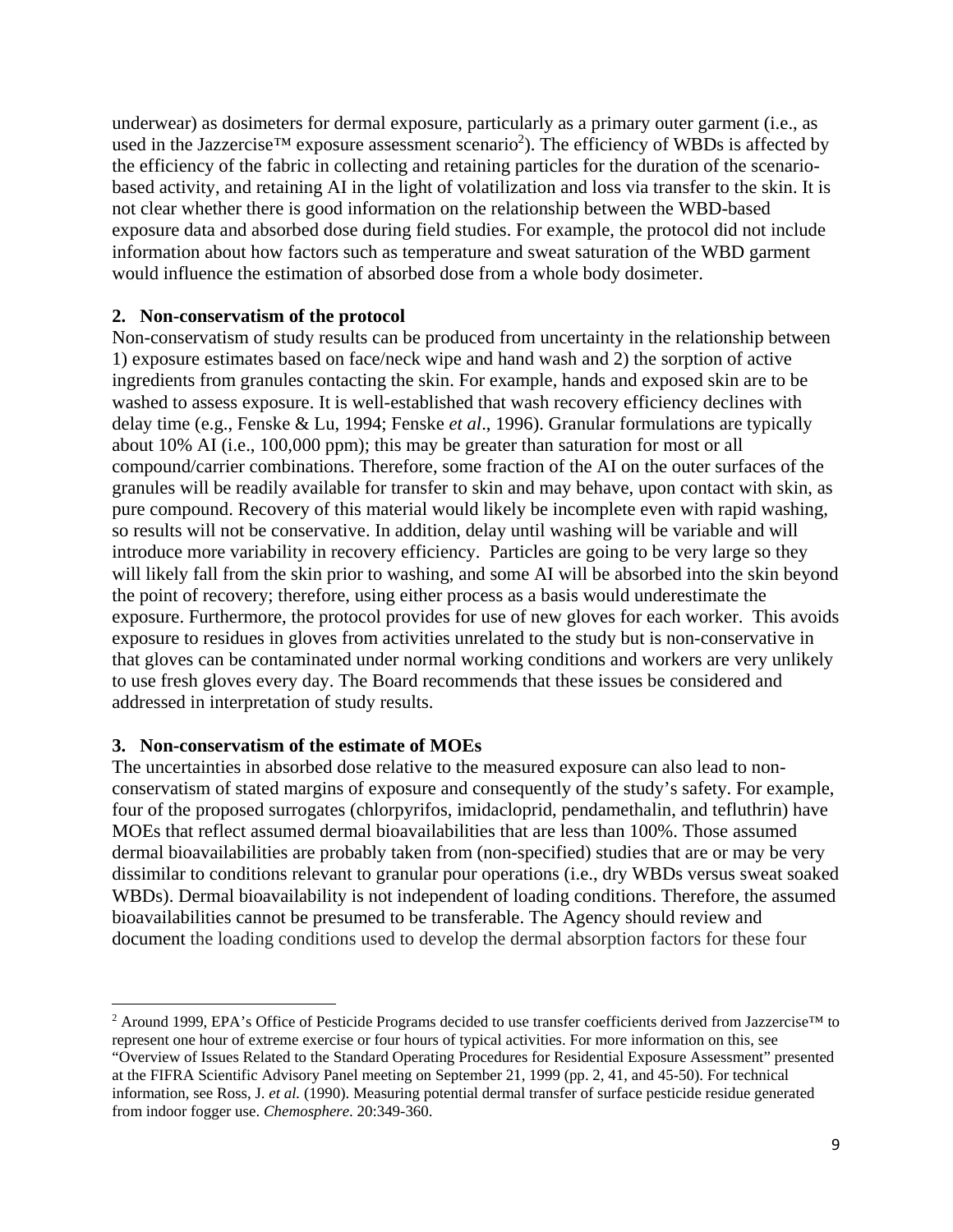surrogates for their relevance to the field conditions to be tested within this protocol to assure that the MOEs are indeed adequate.

### **4. Statistical and sample design issues**

The chosen sampling design that involves stratifying a large portion of the country into monitoring areas and selecting monitoring units within each area is an appropriate sampling design based on the nature of this study. The justification of the selection of monitoring areas is reasonable, given practical and cost constraints.

The limited randomness in the selection of monitoring units that would likely be achieved by the recruitment process as described in the documents was discussed at some length. Although the Board felt the proposed approach was acceptable given practical constraints, it recommends that, if feasible, some form of classification system be developed that would identify the mechanism by which each MU was recruited and in particular would identify those, if any, that might need to be recruited by "traditional recruitment" in order to provide an after-the-fact (future) indicator of the randomness of the MU selection process.

The objective of creating a database of exposures over a range of exposure scenarios may be achieved with the proposed sampling design for three types of agricultural pesticides, viz.: herbicides, insecticides, and fungicides. The design attempts to take into account climate/environment (7 MAs), usage (11 crops), pesticides (10), and amount of AI handled (3 AaiH ranges). In addition, the documents indicate that the best case scenario would be to have each MU within an MA be classified in a different AI range. Having at least one MU in every one of these combinations clearly is not possible with the chosen sample size.

It has been stated that no data currently exist for this particular exposure issue (Collier, 2014, p. 11; Evans and Sherman, 2014, p. 3). Each MU in the study is expected to perform a variety of tasks, but it is not clear if all or some or only one the 10 pesticides will be handled during the monitoring. Since the goal is to have each MU in an area have a different AaiH level, with three MUs and three AaiH levels, it appears that there are no replications of AaiH levels within an area. As a result, the variability among humans who would be exposed to a particular scenario cannot be addressed using only the information from this study.

Implementation of this protocol will provide quantitative information on a variety of exposure situations related to open pour or granule formulations. While statistical analyses are not the goal of this study, the information will surely be used in some way by someone for that purpose eventually. Lack of replication of the human variability would make it difficult or likely impossible for any user of the database to conduct further statistical analyses.

## *Ethics*

## **Charge to the Board**

• Is the research likely to meet the applicable requirements of 40 CFR part 26, subparts K and L?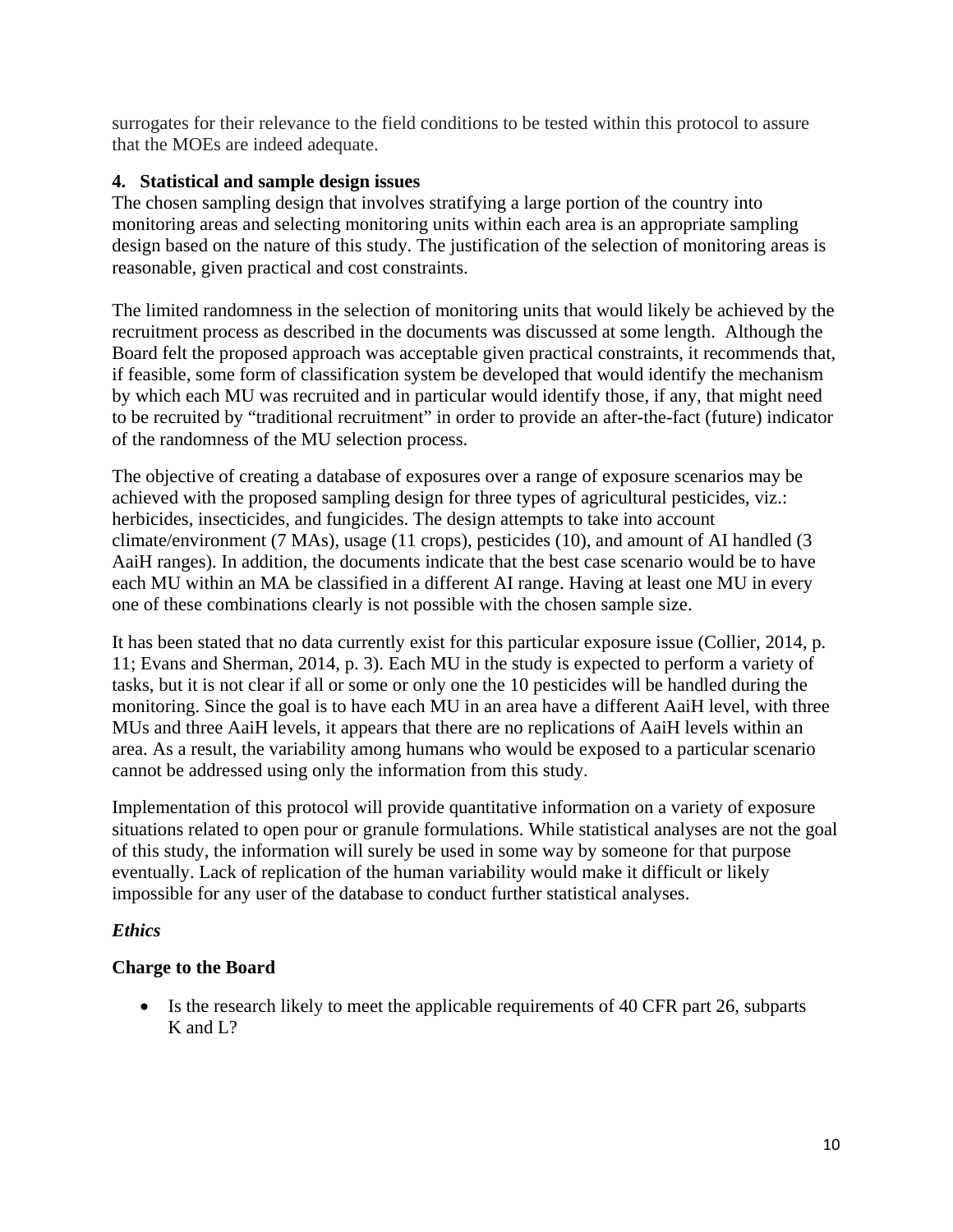# **Board Response to the Charge**

### HSRB Recommendation

 If the research is performed as described, it is likely to meet the applicable requirements of 40 CFR part 26, subparts K and L.

### HSRB's Detailed Recommendation and Rationale

Overall, the Board agreed with the agency's assessment that this study is ethically acceptable. The Board's detailed reasoning is given below.

### **1. Risks to subjects**

The risks to study participants are outlined in section 2.3 of the protocol (Collier, 2014, pp. 62 67), as follows: a) risk of heat-related illness, b) risk associated with scripting of field activities; c) psychological risks; d) risk of exposure to surfactants and e) risk of exposure to surrogate chemicals. Pregnant and nursing women will be excluded.

a. Regarding heat-related illness, the protocol states that this risk may be increased due to the fact that the subjects must wear an extra layer of clothing (long underwear (or WBD) for exposure monitoring during the manual pouring procedure). Likely, the more significant factors for heat-related illness would be temperature, humidity and level of activity of the subject. In other words, the addition of a single layer of clothing may not be significant in the overall risk of heat-related illness. Therefore, the statement that the use of the extra clothing constitutes greater than minimal risk in this study might be an overstatement.

To minimize risk of heat-related illness, the protocol appropriately outlines steps for monitoring temperature and if necessary, using cycles of work and rest, moving the worker to a cooler environment, or conducting the testing during early morning or night when temperatures are lower. Given that the subjects will be individuals who are familiar with the manual pouring procedures and will be in good health, the risks are reasonable.

- b. The risk of scripted activities is likely to be negligible, since it involves reducing the load size of the material to achieve three load/apply cycles per MU.
- c. Likewise, the psychological risks appear to be minimal; they relate to changing clothes in the presence of a researcher, and for women, taking a pregnancy test, which is done in a private room without disclosure of test results to anyone outside the research team.
- d. The protocol describes the risk from use of a surfactant (0.01% v/v Aerosol<sup>®</sup> OT in water). The surfactant is used as a very dilute solution and risks of skin irritation are likely to be negligible. An eye wash is available in case of accidental exposure to the eyes (Collier, 2014, pp. 64-65).
- e. However, the handling of surrogate materials itself could, in theory, constitute greater than minimal risk. The standard of minimal risk relates to the probability and magnitude of harm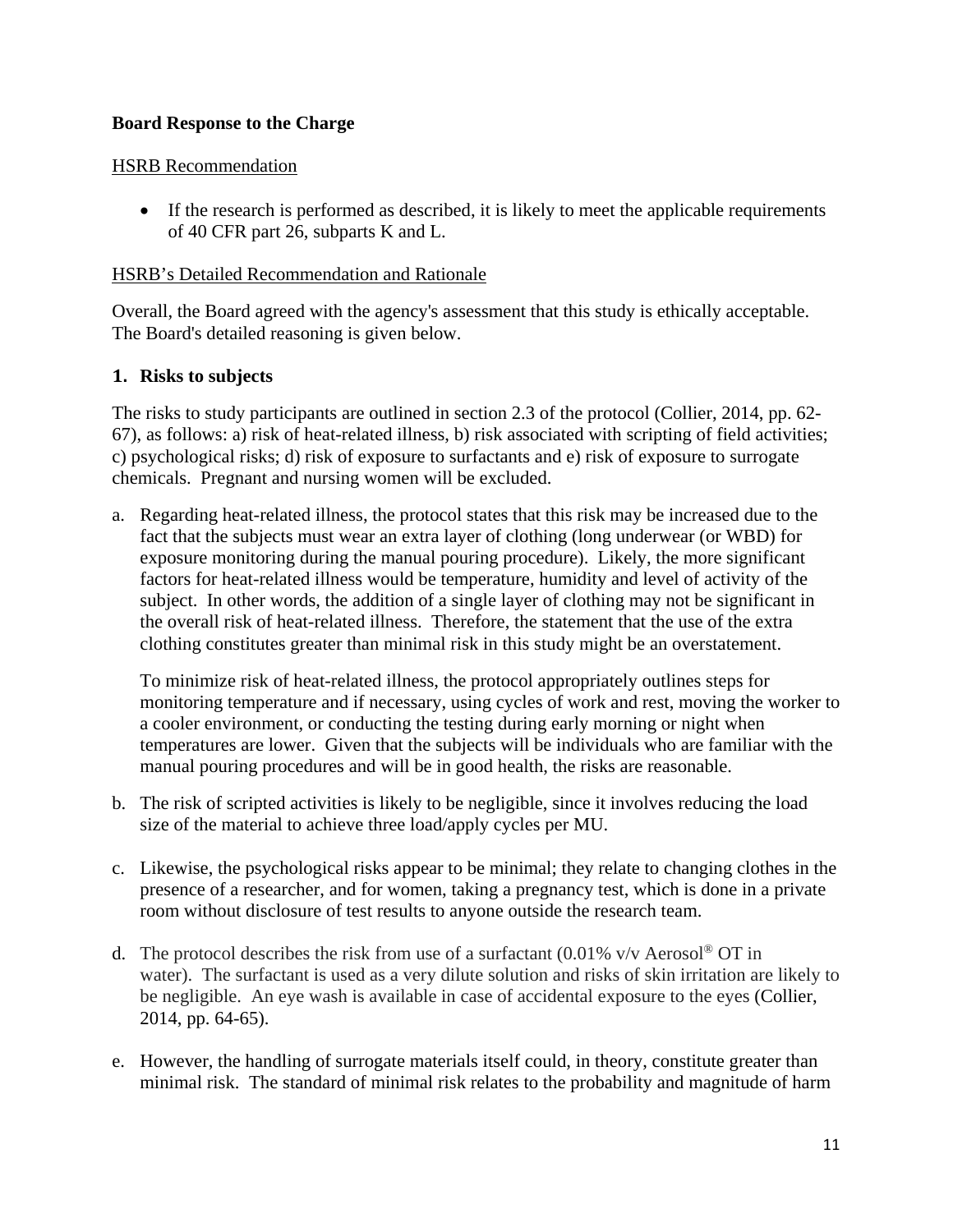experienced in daily life<sup>3</sup> and this is generally interpreted as the daily life of *healthy individuals*—which could reasonably be taken to mean individuals in the general (not occupational) population who are not exposed to pesticides on a daily basis. In other words, the fact that agricultural workers are exposed to pesticides in their daily work does not necessarily mean this exposure would *a priori* be considered minimal risk using a general healthy person standard.

The risks of exposure to surrogate materials are described in section 2.3.5 (Collier, 2014, pp. 65-67). Since the study involves one day of exposure, the risks are those associated with acute toxicity, rather than chronic exposure. Table 1 of the protocol shows the dermal MOE for each surrogate (Collier, 2014, p. 66). The calculated MOEs meet or exceed the required minimum MOE in each case. Therefore, the risks are considered acceptable according to EPA standards for exposure to organophosphate pesticides (Collier, 2014, pp. 65-66). Whether or not the overall study constitutes minimal risk, or greater than minimal risk, is difficult to determine, but the risks are reasonably low and are well managed as described in the protocol.

Workers engaged in the pouring procedures for the study will be experienced pesticides handlers, will be using appropriate personal protective equipment (PPE) and will be reminded of safe handling practices.

# **2. Selection of subjects**

The subjects will be offered participation in the study after their employer has agreed to allow recruitment of his/her workers (Collier, 2014, p. 32). Workers will be informed of the study and have an opportunity to learn about the study without their supervisors being present. Employers will sign consent documents stating that they will not influence or coerce their employees to participate in the study. It is not clear whether employees might be prohibited or discouraged from joining the study if employers did not feel it was in their (the employer's) interest to allow participation. Pregnant and nursing women will be excluded. Some workers in agricultural settings have low levels of literacy; these individuals will not be excluded from participation.

## **3. Informed consent**

Informed consent will be conducted in individual sessions using prepared materials in English or in Spanish. For workers who cannot read or who are not comfortable reading consent materials, the materials will be read aloud by the study staff in the presence of a witness, per SOP AHETF 11.I.3 (Collier, date, pp. 261-266). These informed consent arrangements are acceptable.

<sup>&</sup>lt;sup>3</sup> Minimal risk means that the probability and magnitude of harm or discomfort anticipated in the research are not greater in and of themselves than those ordinarily encountered in daily life or during the performance of routine physical or psychological examinations or tests. The definition is in the Code of Federal Regulations at 40 CFR 26.102(i); it is available at http://www.gpo.gov/fdsys/granule/CFR-1999-title40-vol1/CFR-1999-title40-vol1-sec26-102/content-detail.html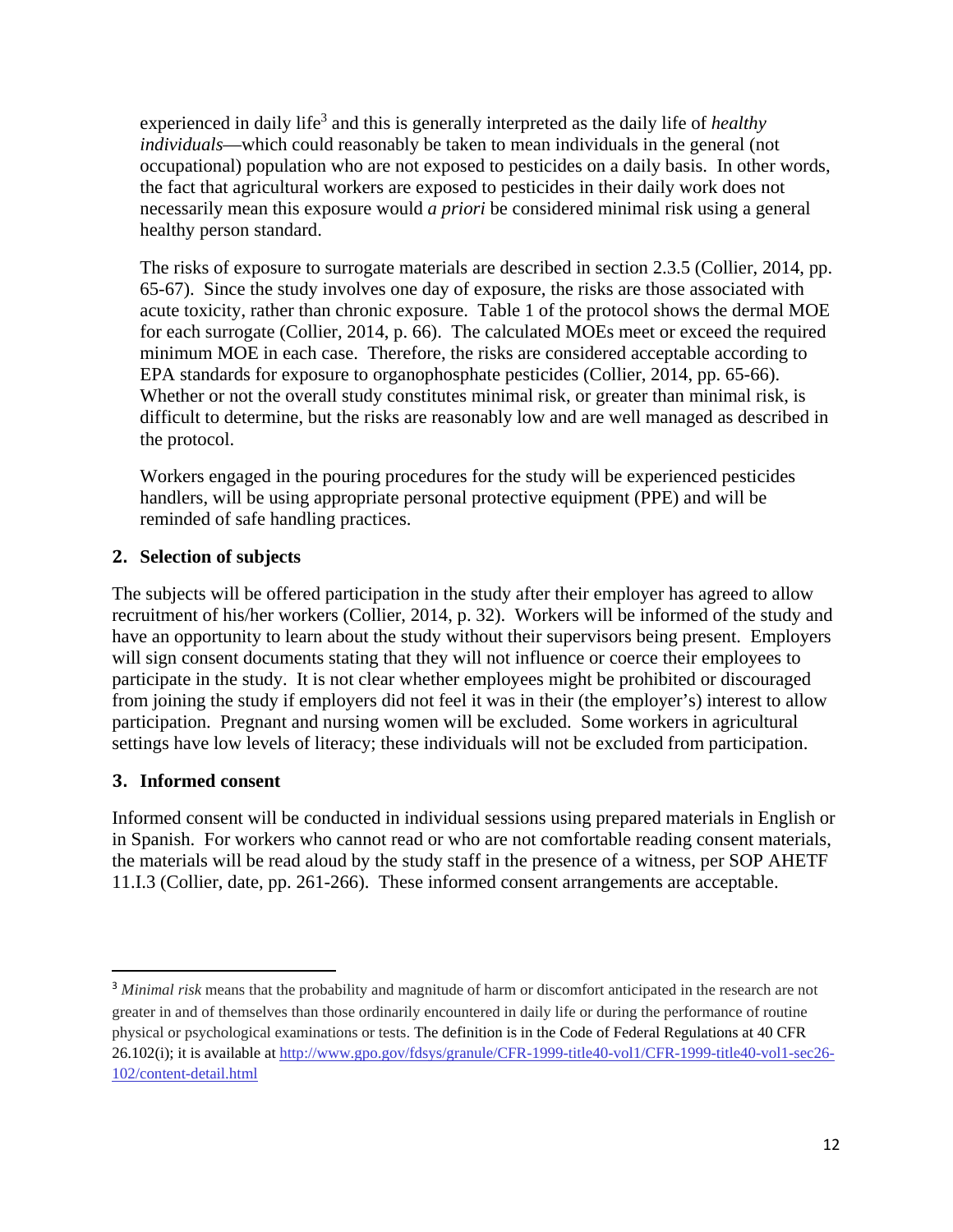# **4. Privacy and confidentiality**

The main privacy issues relate to possible photographs or videos during the study activities, changing of clothing in the presence of researchers, and pregnancy testing. These risks are appropriately managed as described in section 2.3.3 of the protocol (Collier, 2014, pp. 64).

# **5. Monitoring of data**

The protocol describes monitoring for heat-related illness in Section 2.3.1 (Collier, 2014, p. 62). Workers will be observed and reminded to use appropriate PPE during handling of the product. Nearby medical facilities will be identified and transportation and costs for any needed medical care will be provided, per section 2.3.5 (Collier, 2014, pp. 65-67).

# **6. Vulnerable or disadvantaged subjects**

Given that some agricultural workers are economically disadvantaged, or may have low literacy levels, these individuals are potentially vulnerable. It is acceptable to enroll these subjects, given that the study involves low levels of risk, participants are appropriately compensated for their time, and consent procedures require adequate oral explanation of the study for those who cannot read. It is important that language issues are adequately addressed—for example, that bilingual or Spanish speaking witnesses are available if needed. For other workers who are not fluent in English, or who do not read English and are not Spanish-speakers, they would need to be excluded from the study due to the lack of translated forms and materials.

In summary, the study has appropriate procedures and protections in place for human subjects. The level of risk is low and the procedures to minimize risk are reasonable. The social value of conducting the research is significant and the overall risk/benefit ratio is acceptable.

# **dioxide and their effects on airway and blood cells4 5 A published report by Frampton** *et al.* **(2002) of intentional human exposures to nitrogen**

## *Overview of the Study*

This standard, three-period cross-over inhalation toxicity study was conducted to assess the "effects of nitrogen dioxide (NO2) on airway inflammation, blood lymphocyte recruitment to the lung, and susceptibility of airway cells to infection with influenza virus and RSV [respiratory syncytial virus]" (Frampton *et al.,* 2002, p. L161). Twenty-one (12 male, 9 female) adult subjects participated in this study; they were recruited, from the population of students and community members around the University of Rochester. Eligible participants were evaluated individually in an environmental chamber during 1995-1996. The participants averaged 27 years old, were non-smokers, had no history of cardiac or respiratory diseases, and were free of respiratory infections for at least six weeks. They were exposed three times (to air and to 0.6 ppm and 0.15 ppm NO2) for three hours each, during which they exercised intermittently several times. The

<sup>&</sup>lt;sup>4</sup> Chair's note: Dr. Gary Chadwick recused himself from Board decisions and votes related to this study.<br><sup>5</sup> Following this meeting, the EPA decided to not rely on this study.

 Following this meeting, the EPA decided to not rely on this study.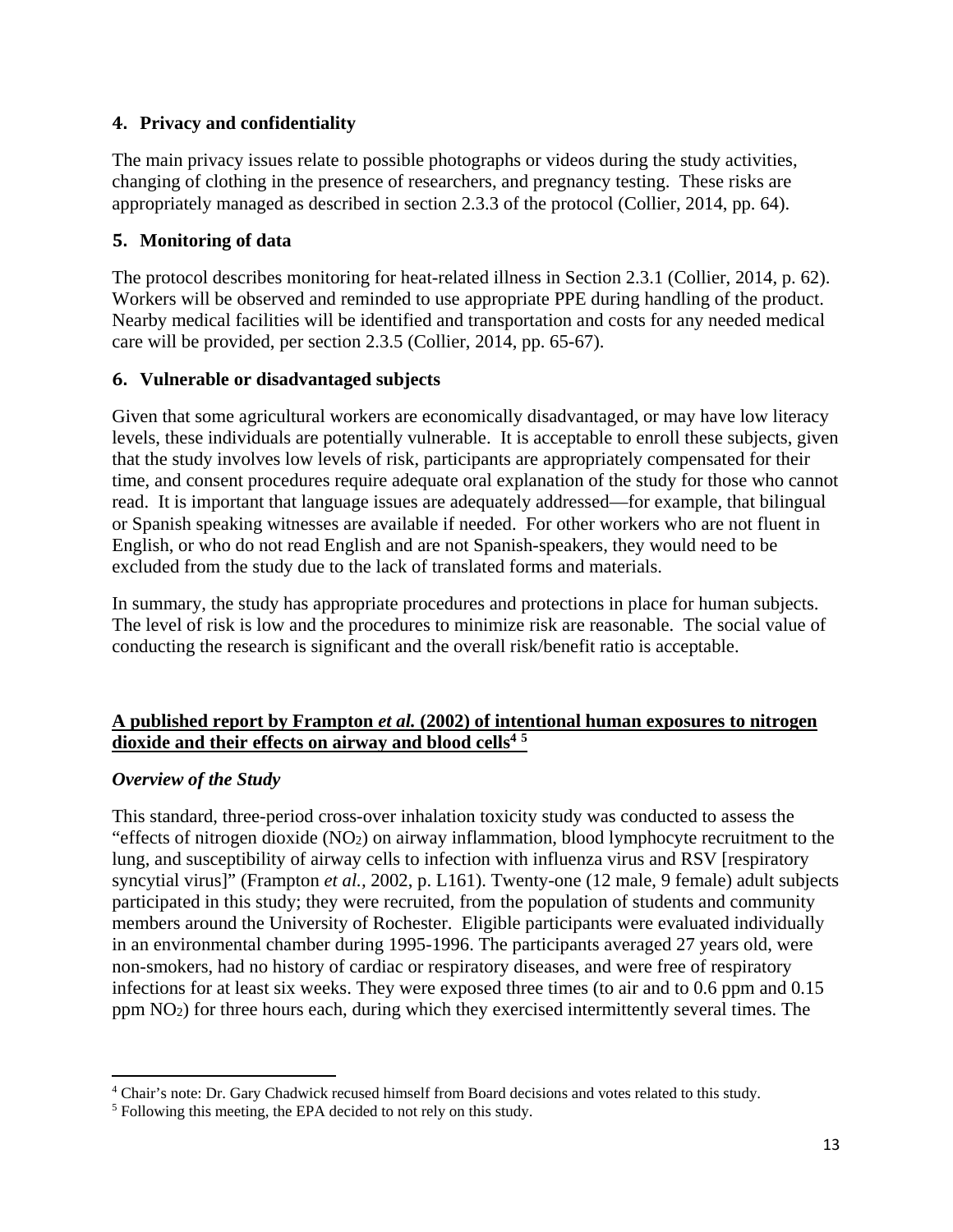exposure levels typified those found in indoor environments with unvented combustion sources (Frampton *et al.,* 2002, p. L155). The three exposure days were separated by at least three weeks.

Airway exposures were measured using standard spirometry methods, fiberoptic bronchoscopy, and airway brush biopsies. Blood cell counts were performed on the bronchoscopy and brush biopsy samples. Flow cytometry was used to assess cell differential counts, blood lymphocytes and other metrics. Cell cultures were used to determine the viability of respiratory and epithelial cells in the presence of influenza and RSV strains.

Analysis of variance (ANOVA) methods were used to evaluate the effects related to NO2 exposures. Period, carryover, treatment effect and gender differences were examined. Residuals were assessed to determine whether the assumption of normality had been violated.

### *Science*

### **Charge to the Board**

- Is this study scientifically sound, providing reliable data?
- If so, is this study adequate for quantitative use in support of an inhalation risk assessment for the use of nitrogen dioxide as a medical equipment sterilant?

## **Board Response to the Charge**

#### HSRB Recommendations

- The sample collection and laboratory analysis parts of this study are scientifically sound. However, the chamber exposure data are not reliable without more information regarding the actual exposure levels to nitrogen dioxide.
- The statistical analysis is adequate to justify the significant differences that the authors identified, but is not adequate to detect all of the differences that may have occurred. This study may be used in a quantitative way as part of a weight-of-evidence analysis to support effects that might occur at the exposure levels reported (0.6 and 1.5 ppm), but this study (as published) is not relevant to support the existence of no effects at the claimed levels of exposure.

#### HSRB Detailed Recommendations and Rationale

At its core, this paper describes some very detailed and scientifically sound biological sample collection and analytical methods. However, the Board noted issues that add to the Agency's review (Leshin, 2014). Specifically, the HSRB has four concerns related to the operation of the exposure chamber that greatly weaken the Board's confidence in the reliability of the study's data and two concerns about statistical methods (two concerns) that weaken the study's reliability and constrain its potential power.

#### **1. Exposure chamber**

a. In regard to the chamber, on p. L156 Frampton *et al.* (2002) state that "For comfort, temperature and relative humidity were maintained at  $37.1 \pm 3.0^{\circ}$ C and  $21.2 \pm 0.92\%$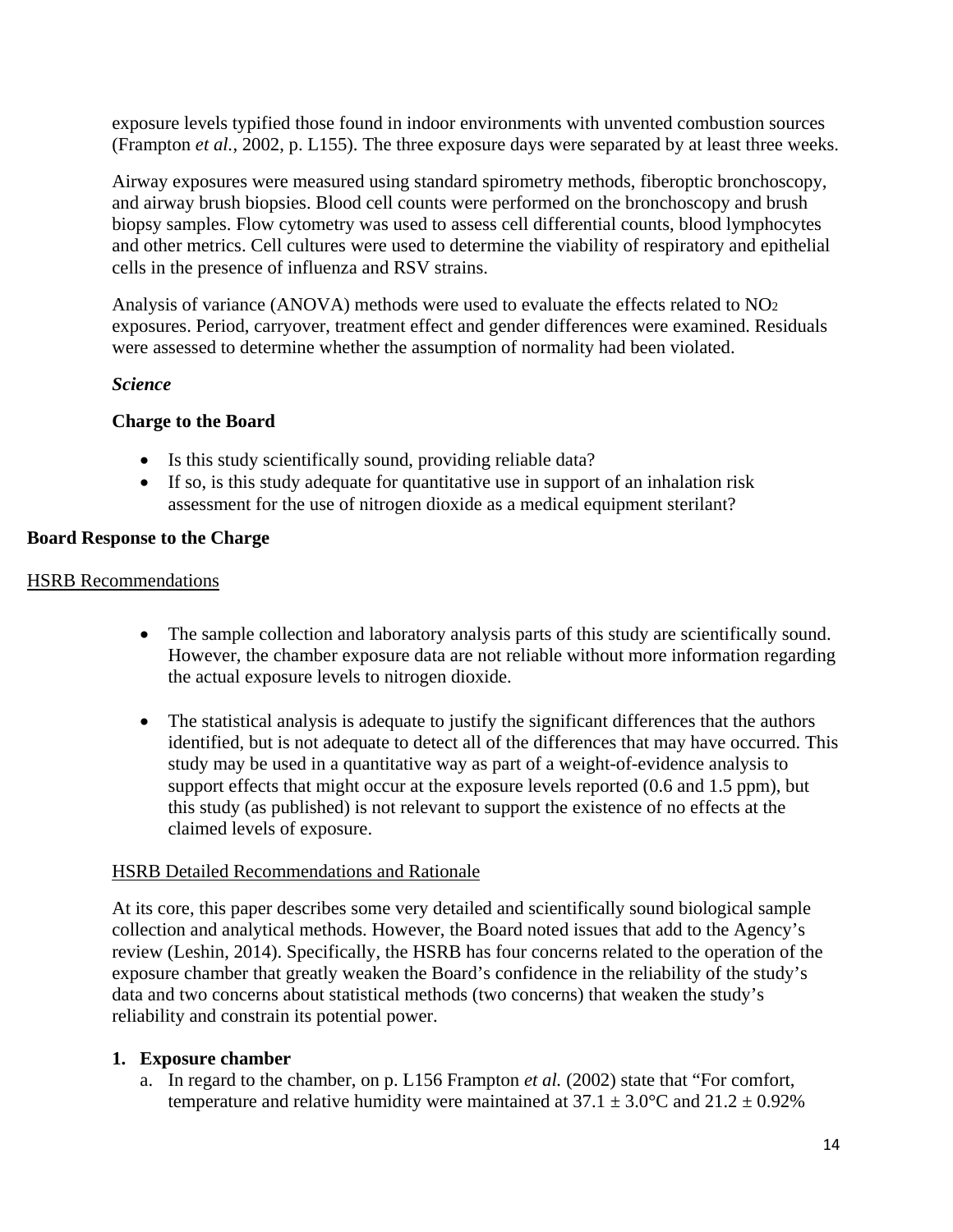(mean  $\pm$  SD), respectively." This temperature (corresponding to 98.8°F) is outside of the normal comfort range and comprises a potential heat stress setting, especially when combined with an exercise regime "sufficient to increase the minute ventilation to 40 L/min" for 10 of each 30 minutes for three hours (Frampton *et al*., 2002, p. L156). No recognition of this risk is mentioned within the paper (or its associated consent information).

- b. The authors state "The capabilities for generating and maintaining pollutant levels and constant temperature and humidity have been described previously (48)" (Frampton *et al.*, 2002, p. L156). This citation (ref. 48) is probably in error and should be ref. 49 (and likely reference 49 should be reference 48).<sup>6</sup> Reference 49 is a three-page extended conference abstract that describes the designed operating capabilities of this chamber: "This system  $[(S), (DX), (R)$  and  $(H)]$  was designed to vary the chamber temperature from about 10°C to 31.5°C and relative humidities [sic] from about 25 to 85%" (Utell *et al*., 1984, p. 220); these limits are repeated on page 221 in Table 1. Thus, the reported research by Frampton *et al.* (2002) seems to have been conducted outside of both the temperature and humidity ranges for which the chamber was designed. No comment regarding exceeding these limits was found within the paper.
- c. Two of the Frampton *et al.* (2002) claims regarding  $NO<sub>2</sub>$  on page L156 are without any supporting methods, data, or references but are virtually word-for-word from the aerosols reported in reference 49 (Utell *et al*., 1984, p. 220). The first claim, "This [referring to  $\sim$ 0.3 atmospheric changes/min] enabled NO<sub>2</sub> levels to reach >90% of target levels within 4 min" (Frampton *et al*., 2002, p. L156), is technically incorrect. Comments elsewhere in reference 49 read, "A volumetric control is incorporated into the chamber air supply to stabilize the air flow at 10 m<sup>3</sup>/min" (the same flow rate as in Frampton *et al.*, 2002) and "the effective chamber volume (less instrumentation furniture, etc.) is approximately 40 m<sup>3</sup>" (both quotes are from Utell *et al.*, 1984, p. 220). Thus, the ideal (best case) air exchange time is 40  $m<sup>3</sup>$  divided by 10  $m<sup>3</sup>/min$  or the four minutes referred to by the authors.7 However, 2.3 air changes (at least 9 minutes) are required in order for any injected air component (like  $NO<sub>2</sub>$ ) to reach >90% of target levels (derived from: -ln(1 –  $C/C<sub>target</sub>$  = -ln(1 – 0.9) = -ln(0.1) = 2.3). Less than ideal mixing would have extended the room's actual air exchange rate by 10% to 50% of its ideal value, and thus the time to reach 90% of its target level could have been 10 to 15 minutes. Because the authors do not describe the startup sequence of the exposure chamber, the Board could not determine how long in advance NO2 might have been injected into the chamber and the magnitude of the effect of this delay on the exposure conditions experienced by the test subjects.

 was probably also mistakenly cited on p. L155 of the Frampton *et al*. (2002) paper in reference to toxicity <sup>6</sup> Their reference 48 is "Utell MJ, Frampton MW, Roberts NJ Jr, Finkelstein JN, Cox C, and Morrow PE. Mechanisms of nitrogen dioxide toxicity in humans. *Health Effects Institute Research Report* 43:1–44, 1991" (Frampton *et al*., 2002, p. L165). It appears that this reference to 48 should be to reference 49 that is "Utell MJ, Morrow PE, Hyde RW, and Schreck RM. Exposure chamber for studies of pollutant gases and aerosols in human subjects: design considerations. *J Aerosol Sci* 15: 219–221, 1984" (Frampton *et al*., 2002, p. L165). Reference 49 mechanisms "Because of its oxidative potential and limited solubility,  $NO<sub>2</sub>$  is a deep lung irritant, and accidental exposures to high concentrations can cause acute lung injury and death (13, 49)."

 mention "a wall-mounted air circulation unit which is normally kept in operation to assist in chamber mixing" (Utell  $^7$  Less than ideal mixing will extend this time to more than four minutes. On p. 221 of reference 49, the authors *et al*., 1984). Without more specifics, such a unit would probably keep the room's actual air exchange rate within 10% to 50% of its ideal value.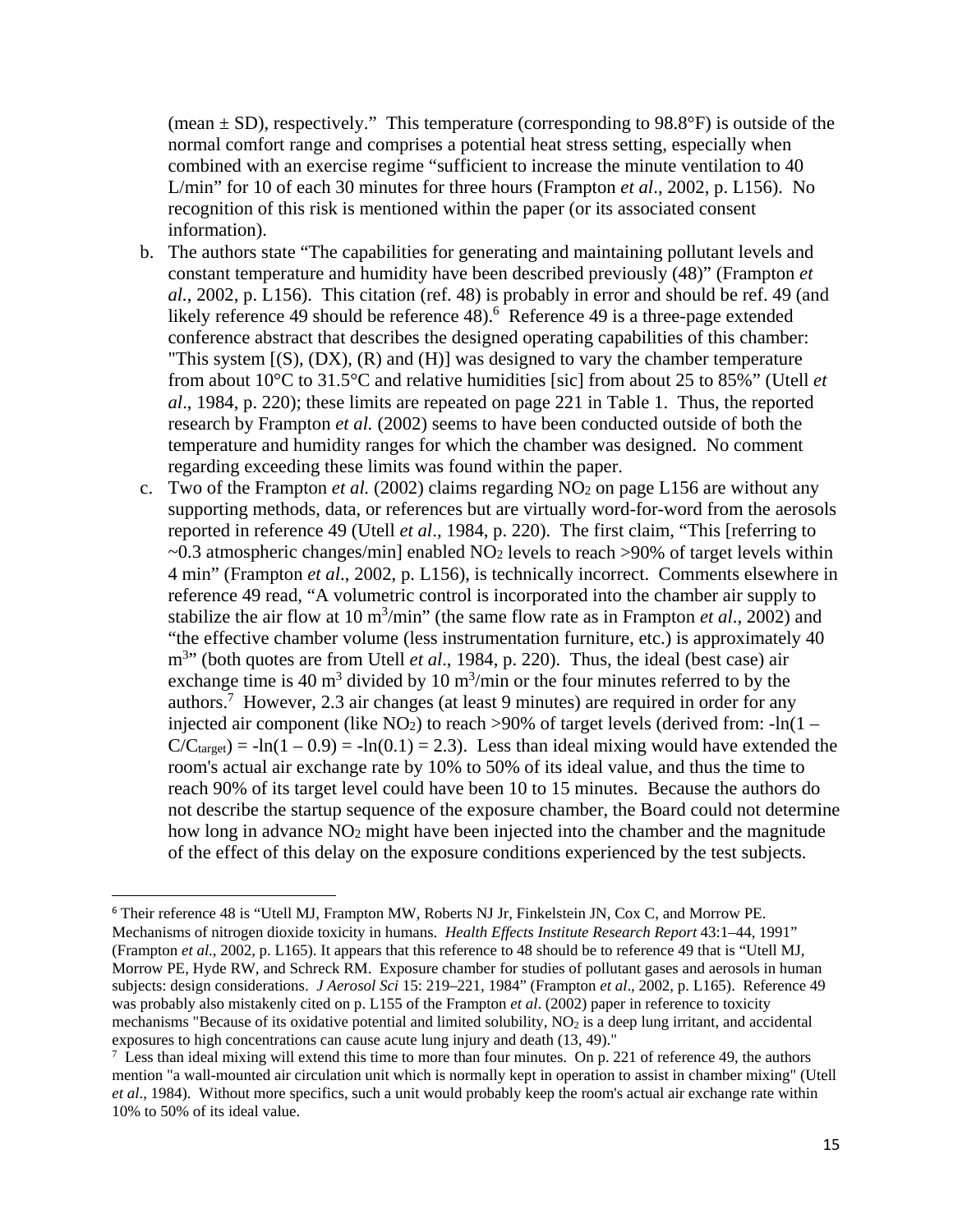However, even a 15-minute transient is a small fraction of subjects' three-hour exposure periods.

d. Another claim is potentially of much greater concern. In their Methods section, the authors state that "The concentrations of NO2 at the 3- and 6-ft levels within the chamber varied by no more than 5% of the mean" (Frampton *et al*., p. L156). Furthermore, in the Results, the authors claim that "Actual achieved  $NO<sub>2</sub>$  concentrations were  $0.61 \pm 0.02$ and  $1.50 \pm 0.02$  (SD) ppm" (Frampton *et al.*, 2002, p. L157). However, no method of measuring the  $NO<sub>2</sub>$  was mentioned; measuring  $NO<sub>2</sub>$  concentrations is not a trivial matter, and its method is worthy of a description. While these oversights might just reflect the authors' focus on biologic responses and these results may be a repeatable measure of chamber performance, it is also possible that this claim of uniformity was simply copied from reference 49 that states "Sampling of test aerosol concentrations at 3' and 6' levels (3 x 3 matrix) within the chamber has revealed that the aerosol concentrations vary by no more than  $\pm$  5% of the mean" (Utell *et al.*, 1984, p. 220). In contrast to those test aerosol concentrations, Figure 1 of reference 49 (Utell *et al*., 1984, p. 220) indicates only one location for environmental monitoring ["EM"]. In fact, the authors state later that "Chamber monitoring is based on environmental factors, *e.g*. temperature, air flow, relative humidity, and the pollutant per se" (Utell *et al*., 1984, p. 220). This statement referenced by Frampton *et al.* to that citation "for generating and maintaining pollutant levels," and the lack of a method to measure NO2 imply that the authors of Frampton *et al.* may have based their exposure values on the rate at which the 5000 ppm NO2 compressed gas was emitted into the venturi mixer and diluted into the  $10 \text{ m}^3/\text{min}$  air supplied to the exposure chamber; *i.e.*, the reported concentrations of  $NO<sub>2</sub>$  may be merely calculated but unverified assumptions. Neither the length nor the material of the ducting that carried the air from the control and mixing equipment located in an adjacent engineering space to the exposure chamber was described within either paper. Since  $NO<sub>2</sub>$ is fairly reactive, it is at least possible - if not likely - that some of the supplied  $NO<sub>2</sub>$  was lost *en route* to (or within) the exposure chamber. If the test concentrations were calculated rather than measured, they were probably not as high as expected and reported. This uncertainty makes the exposure side of this study seem unreliable.

Although there is one author (Utell) common to both Frampton *et al*. (2002) and reference 49 (Utell *et al*., 1984), the four concerns noted above suggest that the authors of the former paper may have had a limited understanding of the exposure chamber itself.

#### **2. Statistical issues**

The statistical design and analysis procedures are clearly stated on page L157 of Frampton *et al.*  (2002). The study's three-period cross-over design with washout periods was commonly used in this type of situation. Based on a document containing background material, an undescribed prestudy power analysis apparently indicated that four subjects for each of the six treatment sequences would provide adequate power (Sherman, 2014, p. 45). Additional subjects were recruited to allow for dropouts but data from only 21 subjects are reported in the paper; this number of actual participants does have an effect on the study's power. The analyses of variance included period and cross-over effects. Checks on model assumptions were carried out. These analysis procedures are standard and strengthen the acceptability of the numerical results.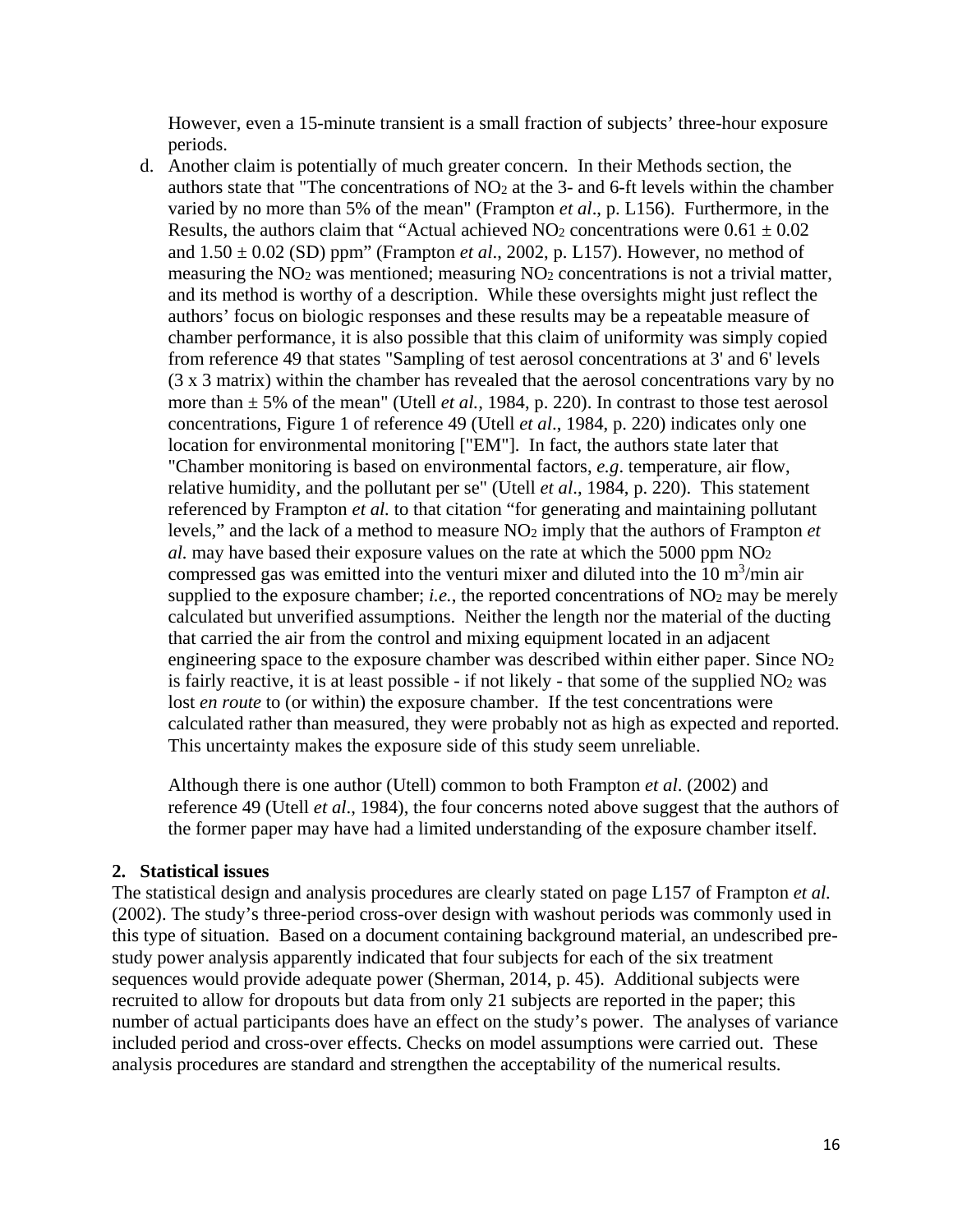- a. The first statistical concern relates to the treatment of outliers. Frampton *et al.* (2002) state that "Data means shown in RESULTS include all study subjects, even though statistical outliers were excluded for the ANOVA" (p. L157). Deletion of outliers is an acceptable practice as long as it is reported as part of the methods. However, no indication was given as to the criteria by which an observation was identified as an outlier. More importantly, there was neither mention of which variables were affected nor the severity of the problem. As a consequence, in the Results, parts or all of Figures 1 through 6 do not accurately reflect the numerical results of the statistical analysis (pp. L159-L161). Moreover, the extent of the inaccuracies cannot be determined; Figure 4A (p. L160) is a good example of this issue. The authors indicate that the only significant effect is the NO2 main effect. However, the figure shows a very large difference between male and female responses at 1.5 ppm which would be indicative of a potential gender  $\times$ NO2 level interaction. At best, this leads to potential confusion as to which effects may actually be significant.
- b. The level of the second statistical concern depends upon the intended use of the Frampton *et al.* (2002) data. The ANOVA tests the authors used were adequate to support their conclusions that pulmonary responses were observed. However, in some cases the paper could have used more powerful statistical tests; these might have detected other significant responses that were not recognized. A good example is the respiratory ventilation data that comprise the first two data columns of Table 2 (at rest and while exercising) (p. L158). In both columns, the mean respiratory rates progress with increasing dose of  $NO_2$ , but the only test mentioned was Student's t-test for total  $NO_2$ intake. The differences in ventilation at the two doses subjectively look rather large (*i.e*., the increase in rates for all but the females while exercising are in the range of +4 to +9%); these could have been significant if the results had been analyzed using paired ttests. Another statistical option might have been some form of regression analysis, but the authors only provided data for 0.6 to 1.5 ppm exposures, instead for the three sets of data (including 0 ppm) as was done for all other comparisons. The existence of such increases in ventilation rate would be consistent with the effects of such a respiratory irritant and with the decreases in hematocrit that were observed and presented in Figure 1  $(p. L159)$  for all three test levels  $(0, 0.6,$  and  $1.5$  ppm).

In summary, the statistical methods used in the study do not detract from the significant responses that the authors identified nor from their conclusions, but the limitations to these tests imply that the authors may not have identified all of the statistically significant responses to these exposures that may be of interest to the Agency.

#### *Ethics*

#### **Charge to the Board**

• Does the study meet the applicable requirements of 40 CFR part 26 subpart Q?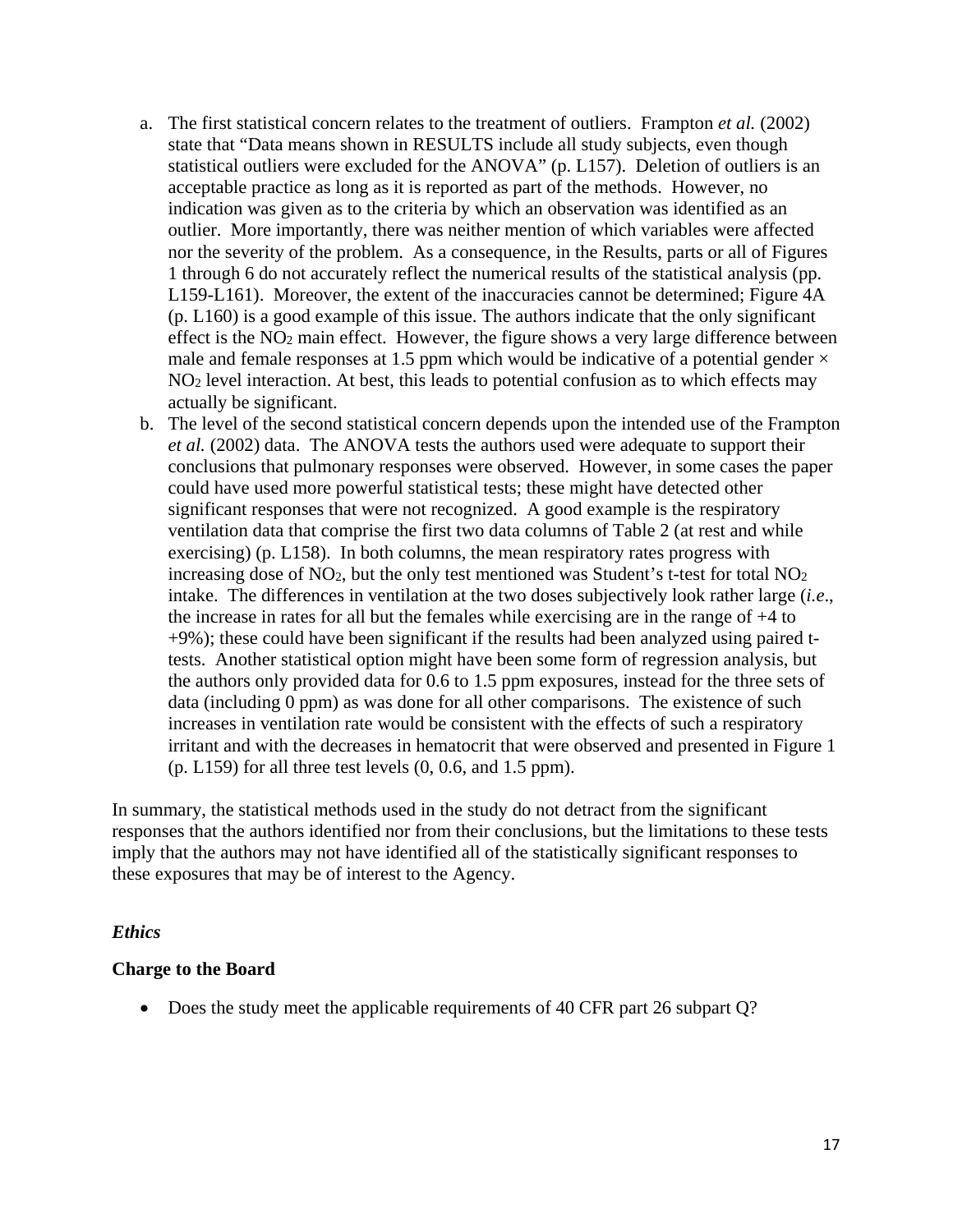### **Board Response to the Charge**

#### HSRB Recommendation

• The Board concluded that the published report by Frampton *et al.* (2002) submitted for review meets the applicable requirements of 40 CFR part 26 subpart Q, and that the data within this article may be considered acceptable for EPA's reliance, contingent upon the determination of their scientific validity.

#### HSRB's Detailed Recommendation and Rationale

The Board agreed overall with the Agency's assessment of the ethics of the study (Sherman, 2014). The Frampton *et al.* (2002) article, published in the *American Journal of Physiology of Lung Cellular and Molecular Physiology,* is the report of a medical study intended to test the effects of nitrogen dioxide (NO2) on airway inflammation, blood cells, and resistance to respiratory viral infection in 21 normal, non-smoking adult male and female volunteers. The investigation was conducted at the University of Rochester, School of Medicine and was funded by the National Institutes of Health and the Center for Indoor Air Research. It was designed as a study of intentional exposure to NO<sub>2</sub> as an environmental pollutant, but EPA identified the work as a potential source of data for evaluating NO2 as a sterilant of medical equipment.

In the Methods and Study Design section of the article, the investigators report that the study was approved by the University of Rochester's Research Subjects Review Board, the university's institutional review board (IRB) for protection of human subjects in research (Frampton *et al.,*  2002, pp. L156). At that time the IRB would have been operating under regulatory standards of the 1996 version of 45 CFR  $46<sup>8</sup>$  and the ethical guidance of the Belmont Report<sup>9</sup>.

The article states that investigators enrolled 21 subjects (9 females, 12 males) ages 18-40 and that "Informed consent was obtained" (Frampton *et al.,* 2002, p. L156). When interviewed by Agency staff in August 2014 and later contacted by email, the article's first author, Dr. Mark Frampton, reported that none of the participants was pregnant or nursing, and that subjects were tested for pregnancy before each exposure (Sherman, 2014, p.30).

In response to a request from EPA staff, the University of Rochester's IRB provided electronic copies of available records on this study, which included the study's protocol and consent document, and the IRB's approval letter. It may be assumed that the IRB approved the protocol following the above regulatory requirements in place at the time the study was reviewed.

The Board concurred with the conclusions of the OPP's Ethics Review (Sherman, 2014) that the reported research does not rely on data from intentional exposure of any human subject who was a pregnant or nursing woman or a child. There is no evidence that the conduct of the research was fundamentally unethical. There is no evidence that 1) the research was conducted in a way that placed participants at increased risk of harm (based on the knowledge available at the time the study was conducted) or 2) vulnerable populations were targeted. However, because

federal regulations, go to http://history.nih.gov/about/timelines\_laws\_human.html <sup>8</sup> Protection of Human Subjects in the U.S. Code of Federal Regulations, 45 CFR part 46. For a timeline of these

<sup>9</sup> Available at http://www.hhs.gov/ohrp/humansubjects/guidance/belmont.html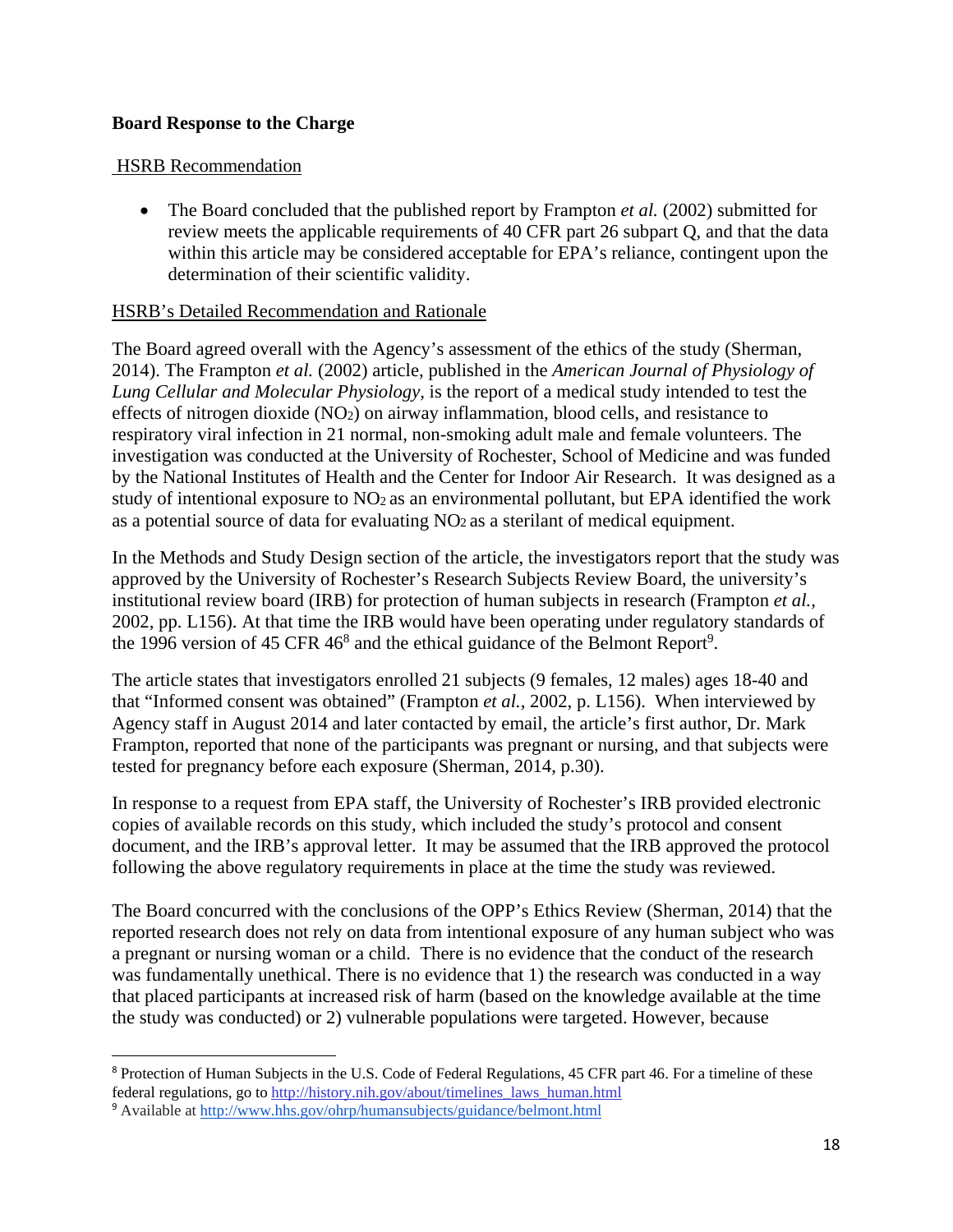recruitment processes focused on the University community where the study was conducted, and the protocol does not address additional protections for students or employees, there is a possibility that some participants' ability to give informed consent may have been impaired by coercion.

## **1. Assessment of risks and benefits**

The article reports that many Americans are exposed to levels of NO<sub>2</sub> as an indoor air pollutant resulting from combustion, such as when natural gas-fueled ice resurfacing machines are used in enclosed ice rinks (Frampton *et al*., 202, p. L155). The primary benefit of the study was to society, by generating knowledge of NO<sub>2</sub>'s health effects. The highest concentration studied was a level stated in the consent form to be a level observed in homes where gas stoves are used. Risks of exposure to NO2 are not clearly spelled out in the consent document, although the shortterm risks of the bronchoscopy are identified. Neither the article nor the consent form addresses any potential benefit to participants or the balance of risks and benefits. The University of Rochester IRB's approval of this study can be interpreted as its assessment that the risks to participants did not outweigh the study's anticipated benefits under ethical and regulatory standards in place at the time of its review.

# **2. Equitable selection of study participants**

Although vulnerable populations were not targeted, it is not possible to determine whether selection of study participants was equitable or whether individual members of vulnerable populations were enrolled in the study. According to the protocol and consent document, participants were compensated a total of \$550 for taking part in all three phases of the study, with progressively increased exposure to NO<sub>2</sub>, a blood draw, and bronchoscopy at each stage. Participants received \$50 for completion of the first phase, an additional \$50 for completion of the second phase, and additional \$450 for completion of the third phase. Although the compensation schedule was structured to promote participants' completion of all three phases, the amount and schedule appear do not appear to have been disproportionate or coercive.

# **3. Voluntary and informed consent of all participants**

Participants were recruited from among members of the University of Rochester community in Rochester, New York, including students and employees of the University. Although vulnerable populations were not targeted for the study, it is not possible to tell whether participants from potentially vulnerable populations were recruited. Similarly, there is no indication that the study protocol included mechanisms designed to minimize coercive recruitment and enrollment of students and employees who may have been in a subordinate position to the researchers.

To participate in the study, subjects were required to be healthy, non-pregnant adults with no history of smoking. No children were enrolled. After an initial conversation with the study coordinator by phone, potential participants met with one of the investigators to discuss the study. Potential participants received a copy of the consent document to take home for further review before deciding whether to enroll. In his communication with EPA staff, Dr. Frampton reported that participants signed consent documents, and documents from the IRB call for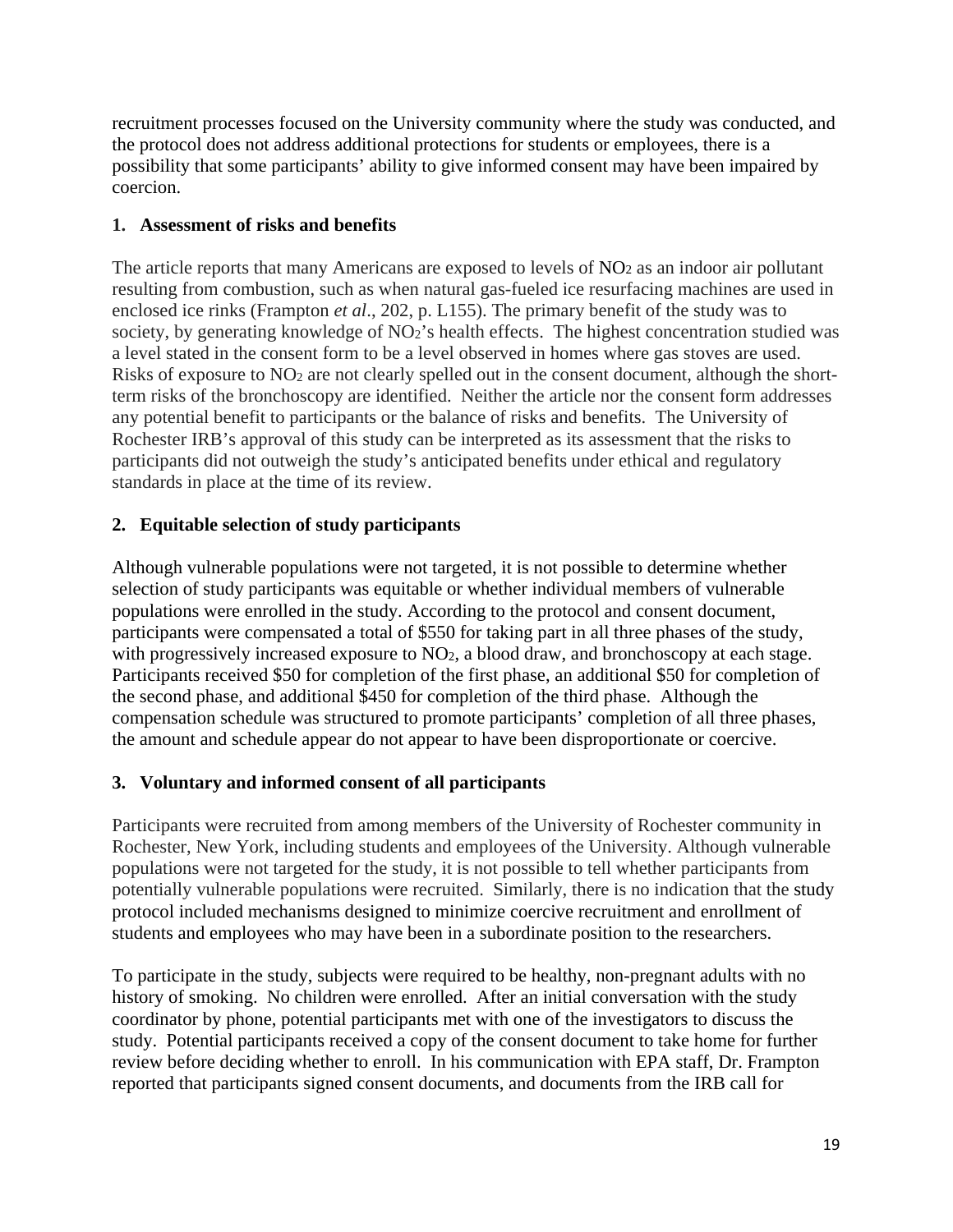signatures from the participant, an investigator, and a witness. Participants were informed in the consent document that they were able to withdraw from the study at any time.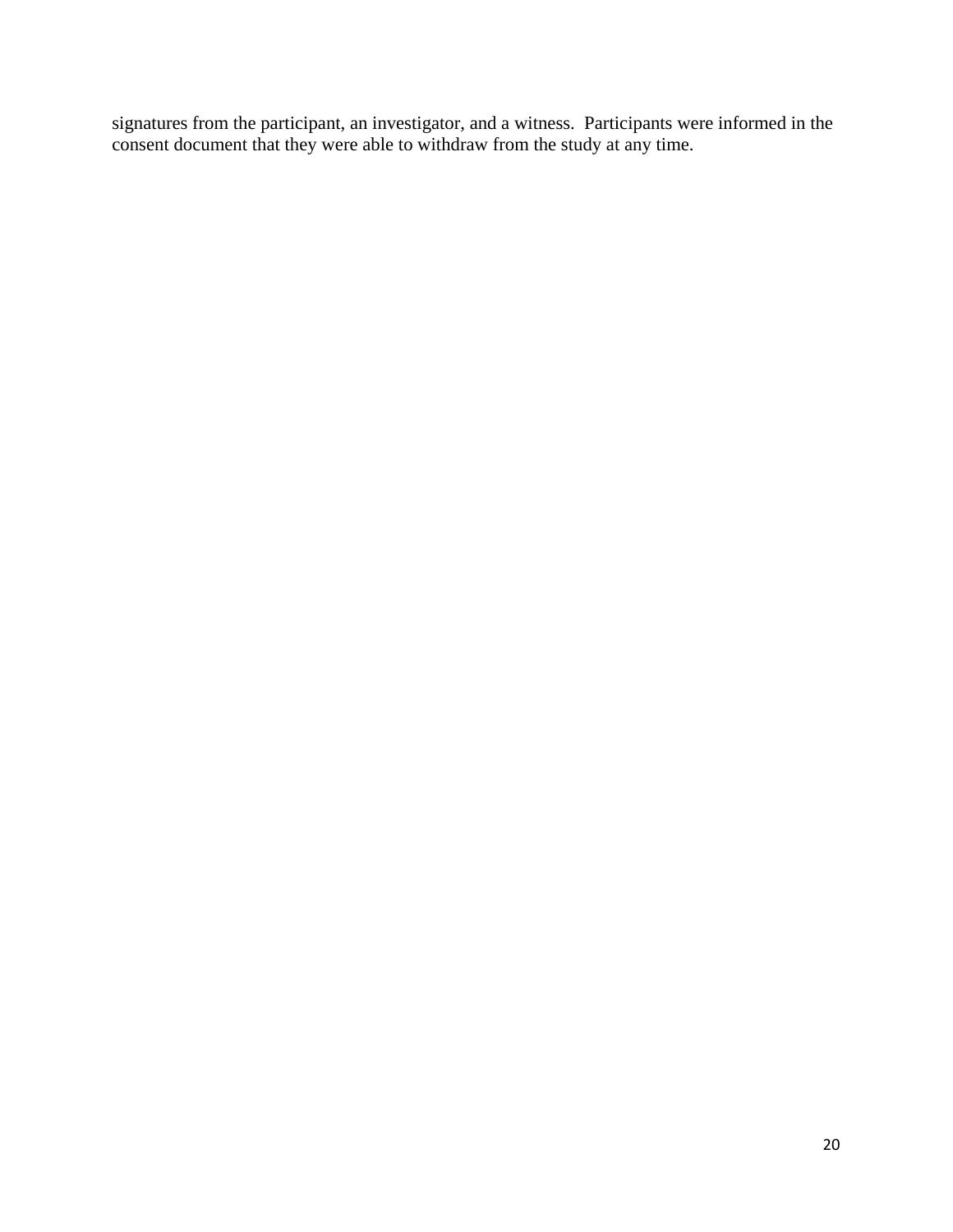#### **References**

- U.S. Department of Health, Education and Welfare (DHEW) (1979). *The Belmont Report: Ethical Principles and Guidelines for the Protection of Human Subjects of Research.*  Washington, DC: U.S. DHEW, The National Commission for the Protection of Human Subjects of Biomedical and Behavioral Research. Retrieved from http://www.hhs.gov/ohrp/humansubjects/guidance/belmont.html
- U.S. Department of Health and Human Services (DHHS) (1996). 45 CFR part 46. *Code of Federal Regulations*. Washington, DC: U.S. Department of Health and Human Services (DHHS). Retrieved December 8, 2014, from http://www.hhs.gov/ohrp/humansubjects/guidance/45cfr46.html (2009 version)
- Collier, R. H. (2014, July 25). *Determination of Dermal and Inhalation Exposures to Workers During Open Pour Loading of Granules, AHETF Study No. AHE170.* Agricultural Handler Exposure Task Force, LLC.
- Evans, J., & Sherman, K. (2014). *Science and Ethics Review of AHETF Scenario Design and Protocol (AHE170) for Exposure Monitoring of Workers during Open Pour Loading of Granules.* Washington, DC: U.S. Environmental Protection Agency, Office of Pesticide Programs.
- Fenske, R., & Lu, C. (1994). Determination of handwash removal efficiency: incomplete removal of the pesticide chlorpyrifos from skin by standard handwash techniques. *American Industrial Hygiene Association Journal, 55*(5), 425-432.
- Fenske, R., Schulter, C., Lu, C., & Allen, E. (1998). Incomplete removal of the pesticide captan from skin by standard handwash exposure assessment procedures. *Bulletin of Environmental Contamination and Toxicolocy, 61*(2), 194-201.
- Frampton, M. W., Boscia, J., Roberts, M. J., et al. (2002, January). Nitrogen dioxide exposure: effects on airway and blood cells. *American Journal of Physiology of Lung Cellular and Molecular Physiology, 282*, L155-L165.
- Leshin, J. (2014). *Nitrogen Dioxide: Evaluation of inhalation study, Frampton et al 2002.*  Washington, DC: U.S. Environmental Protection Agency, Office of Chemical Safety and Pollution Prevention.
- Sherman, K. (2014). *Ethics Review of Human Toxicity Study with Nitrogen Dioxide.*  Washington, DC: U.S. Environmental Protection Agency, Office of Pesticide Programs.
- U.S. Environmental Protection Agency (EPA). (2010, July 1). 40 CFR part 26. *Code of Federal Regulations*. Washington, DC: U.S. Government Printing Office. Retrieved December 9,